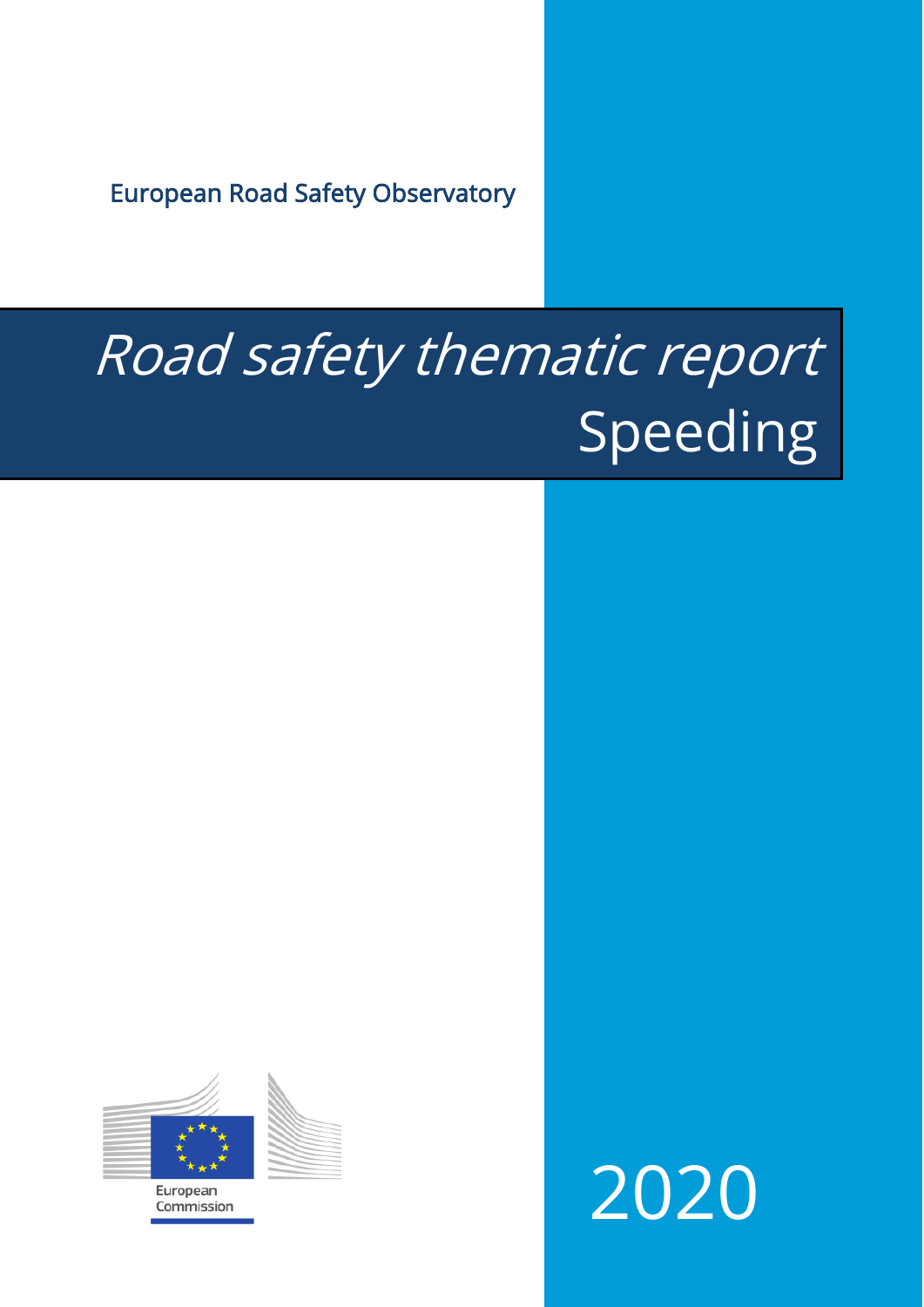This document is part of a series of 21 qualitative analyses on road safety topics. The purpose of these thematic reports is to give road safety practitioners an overview of the most important research questions and results on the topic in question. The level of detail is intermediate, keeping the total length under 10 pages (excluding references). More detailed overview papers or reports are suggested for further information. Each road safety thematic report has a 1-page summary.

| Contract:    | This document has been prepared in the framework of the EC Service Contract<br>MOVE/C2/SER/2019-100/SI2.822066 with Vias institute (BE) and SWOV Institute<br>for Road Safety Research (NL).                                                                                                   |
|--------------|------------------------------------------------------------------------------------------------------------------------------------------------------------------------------------------------------------------------------------------------------------------------------------------------|
| Version:     | Version 1.0, October 2020                                                                                                                                                                                                                                                                      |
| Author:      | Wouter Van den Berghe (Vias institute).                                                                                                                                                                                                                                                        |
| Referencing: | Reproduction of this document is allowed with due acknowledgement. Please<br>refer to the document as follows:<br>European Commission (2020) Road safety thematic report - Speeding. European<br>Road Safety Observatory. Brussels, European Commission, Directorate General<br>for Transport. |
| Source:      | The document is partly based on and partly cites the translated versions of the<br>Vias Thematic Report "Speed and Speeding (Van den Berghe & Pelssers, 2020)<br>and the SWOV factsheet "Speed and Speed Management" (SWOV, 2016)                                                              |

#### Disclaimer

Whilst every effort has been made to ensure that the material presented in this document is relevant, accurate and up-to-date, the (sub)contractors cannot accept any liability for any error or omission, or reliance on part or all of the content in another context.

Any information and views set out in this document are those of the author(s) and do not necessarily reflect the official opinion of the European Commission. The Commission does not guarantee the accuracy of the data included in this study. Neither the Commission nor any person acting on the Commission's behalf may be held responsible for the use that may be made of the information contained herein.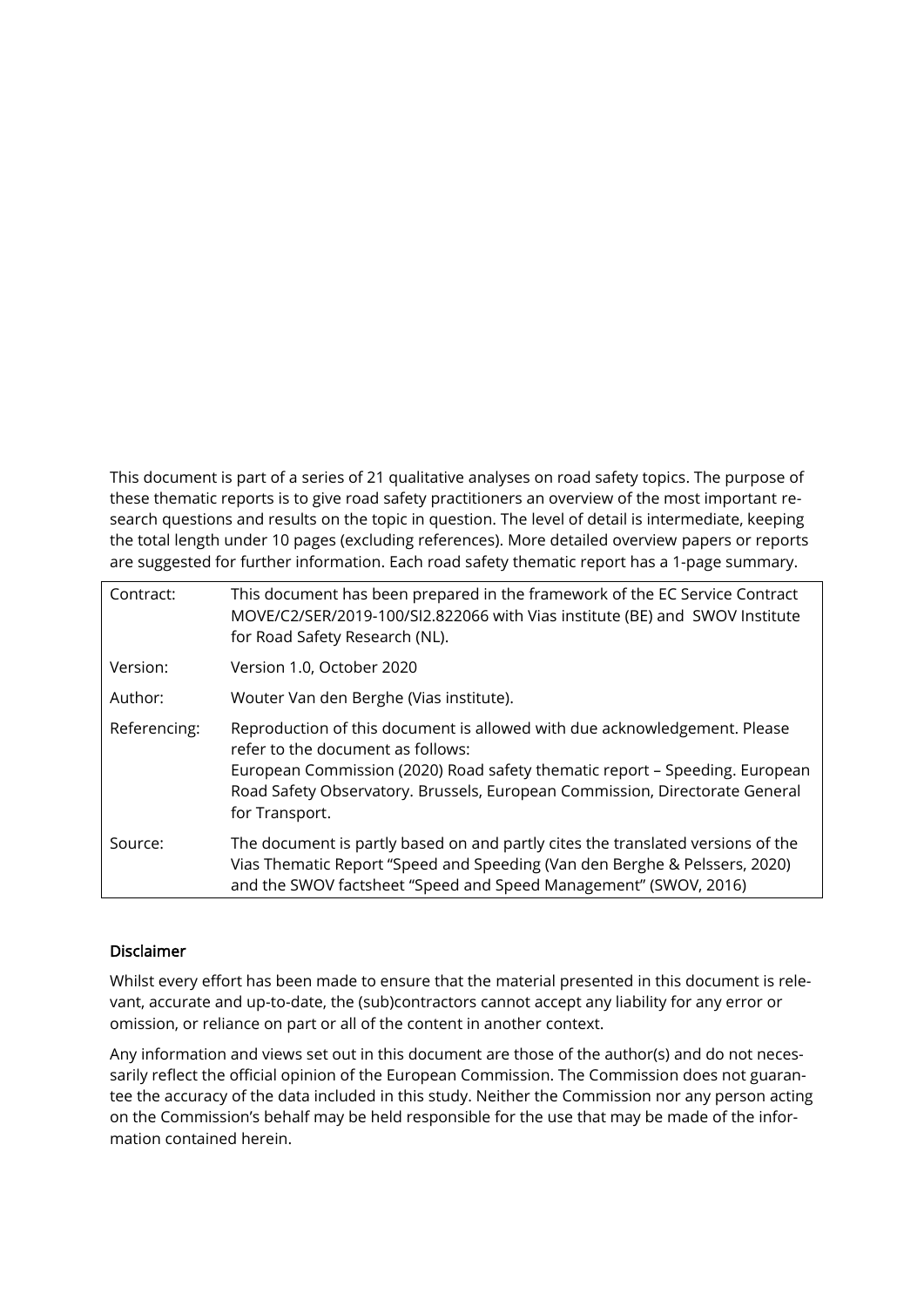

|   | $\sim$ 3                                                                            |                |  |
|---|-------------------------------------------------------------------------------------|----------------|--|
| 1 |                                                                                     |                |  |
|   |                                                                                     |                |  |
|   | 1.2 What share of road crashes is attributable to speeding? ____________________3   |                |  |
|   | 1.3 What is the effect of increased speed on road safety? ______________________3   |                |  |
|   | 1.4 What is the impact of speed differences in traffic on road safety? ___________4 |                |  |
|   | 1.5 What is the impact of speed on crash severity? _____________________________5   |                |  |
|   | 1.6 What factors influence the impact of speed on crashes? _____________________6   |                |  |
| 2 |                                                                                     |                |  |
|   | 2.1 What is the prevalence of speeding in traffic? ______________________________7  |                |  |
|   |                                                                                     | $\overline{7}$ |  |
|   |                                                                                     |                |  |
| 3 | Which measures help against speeding? ______________________________8               |                |  |
|   |                                                                                     | 9              |  |
|   |                                                                                     |                |  |
|   |                                                                                     |                |  |
|   |                                                                                     |                |  |
|   |                                                                                     |                |  |
| 4 |                                                                                     | 14             |  |
| 5 |                                                                                     | 15             |  |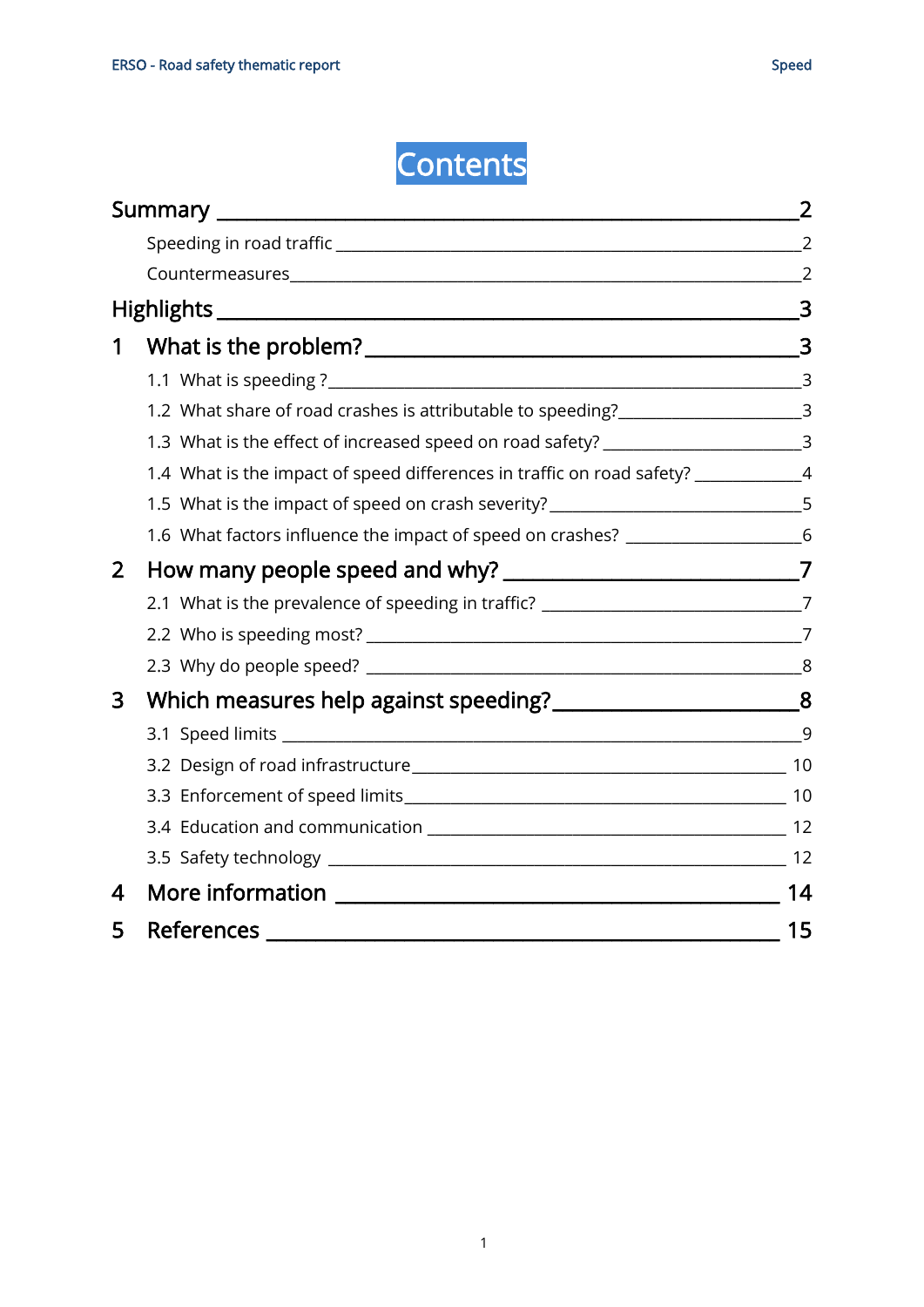## <span id="page-3-0"></span>**Summary**

### <span id="page-3-1"></span>Speeding in road traffic

Driving at excessive or inappropriate speed is a major threat to safety on the road. It is estimated that 10 to 15% of all crashes and 30% of all fatal crashes are the direct result of speeding or inappropriate speed. The faster someone is driving, the higher the risk of a crash, but also the higher the severity of the crash and the probability that the crash is fatal. Another important factor influencing the crash risk are differences in vehicle speed. The less the speeds of vehicles differ from each other, the lower the risk of a crash.

The main factors affecting the impact of speed-related crashes are: the design of the road, the safety systems in vehicles, differences in mass between the colliding vehicles/ road users, and the vulnerability of the road users. The probability that a vulnerable road user (pedestrian, cyclist, motorcyclist) will die in a collision with a passenger car or truck is much higher than that for the occupants of a vehicle. This is one of the main arguments in favour of the introduction of low speed zones in densely populated areas.

Speed limits are frequently exceeded by many car drivers. 67% of Europeans admit to having speeded on rural roads over the previous 30 days. There are five main reasons why people drive too fast: (1) matching the speed of surrounding traffic; (2) being in a hurry; (3) enjoying driving fast; (4) out of boredom; and (5) being unaware of driving too fast. Speeding is socially more accepted than other traffic code violations such as drunk driving.

#### <span id="page-3-2"></span>Countermeasures

Measures against (excessive) speed are possible and necessary in several areas:

- determination of appropriate speed limits
- adequate design of road infrastructure
- enforcement of speed limits
- education and awareness
- vehicle technology.

Structural improvement of speeding behaviour requires a combination of measures. Speed limits should be based on the principle of injury minimization. They will depend on the traffic situation, such as the interactions and possible conflicts between different road users, and on the design of the roads (e.g. curvature of the road, presence of a median barrier). Speed limits should be credible for drivers – not perceived as too low or too high – and infrastructural characteristics (e.g. curvature, width, presence of hard shoulder) should reinforce this credibility, otherwise speed limits will not be observed.

Enforcement of speed limits by speed detection systems has been shown to be effective in reducing crash and injury risks, in particular section control systems. Speeding can also be prevented by education of young people and by awareness campaigns, in particular when combined with other measures. Safety systems in cars (such as intelligent speed assistance systems) can prevent people from speeding or reduce the severity of a crash.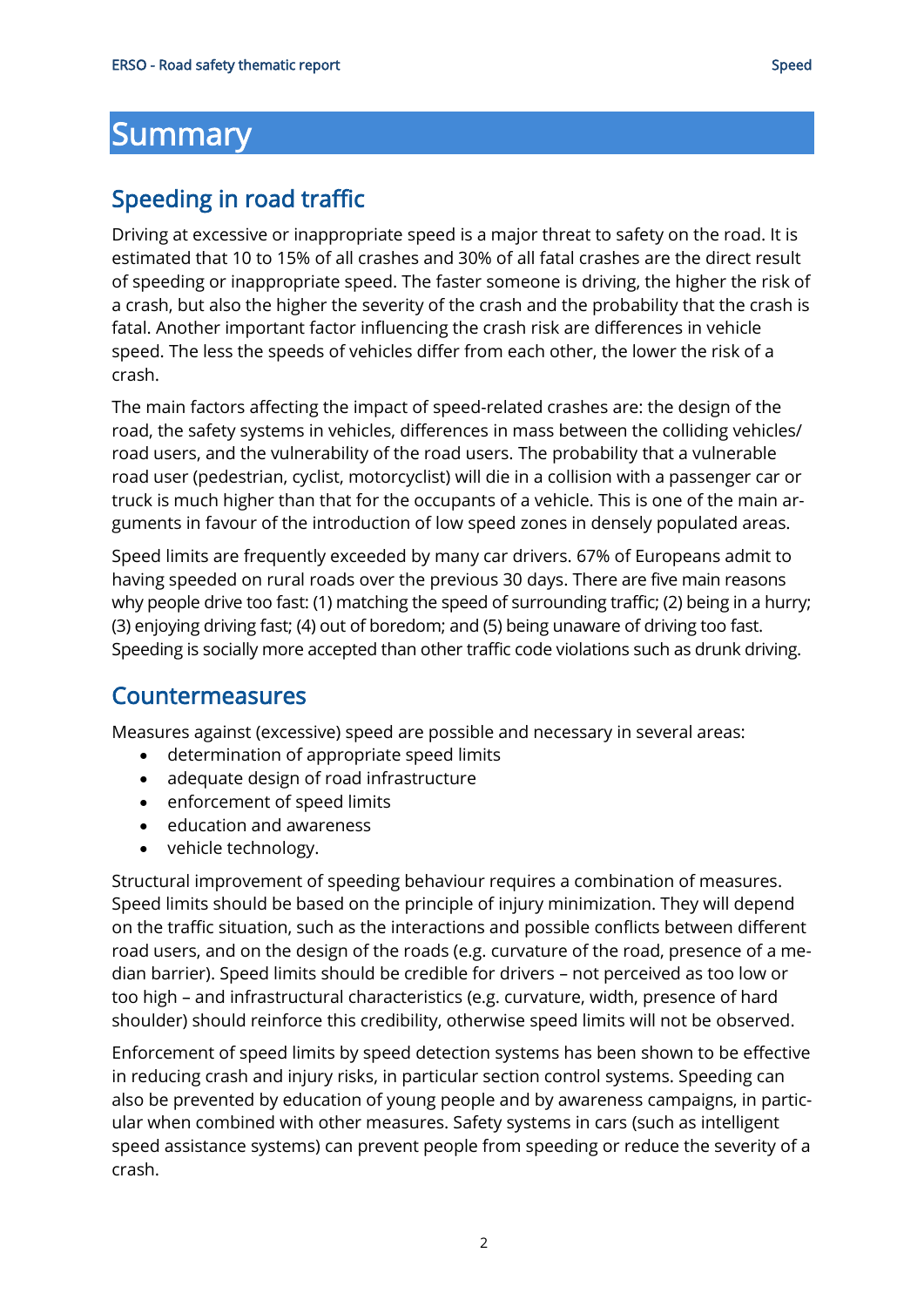- <span id="page-4-0"></span>• About 30% of road fatalities are caused by excessive or inappropriate speed.
- 67% of Europeans admit to having speeded on rural roads over the previous 30 days.
- A pedestrian who is hit by a car travelling at 65km/h is four times more likely to be killed compared with a car travelling at 50km/h.
- Cutting the average speed by 1 km/h on all roads across the EU would save more than 2000 lives per year.

# <span id="page-4-1"></span>1 What is the problem?

#### 1.1 What is speeding ?

<span id="page-4-2"></span>Traditionally, two types of speed are considered problematic for road safety:

- Excessive speed: driving at a speed higher than the maximum allowed;
- Inappropriate speed: driving at too high a speed given the traffic situation, infrastructure, weather conditions, and/or other special circumstances.

In contrast to excessive speed, inappropriate speed is to some extent subjective. Driving at excessive or inappropriate speed is called 'speeding'.

Internationally, the following indicators are often used in analysing traffic speed (Aigner Breuss, Braun, Eichhorn, & Kaiser, 2017): (1) speed limit; (2) average speed of the traffic; (3) speed below which 85% of the drivers drive ("V85"); and (4) speed dispersion (range).

The focus of this thematic report is on speeding by car and van drivers (other vehicles are discussed in other thematic reports of the European Road Safety Observatory).

#### <span id="page-4-3"></span>1.2 What share of road crashes is attributable to speeding?

In general, expert literature agrees that an estimated 10 to 15% of all road crashes and 30% of fatal injury crashes are the direct result of excessive or inappropriate speed (Adminaité-Fodor & Jost, 2019; OECD/ECMT, 2006; Trotta, 2016). Often however, speed is not the main cause but a contributing or aggravating factor. There are no good estimates of the percentage of crashes where this is the case.

#### <span id="page-4-4"></span>1.3 What is the effect of increased speed on road safety?

As a key risk factor in road traffic, driving speed is associated with the number of crashes as well as with the severity of crashes (IRTAD, 2018; SWOV, 2012) . There are several reasons why crash risks increase with speed:

- A driver driving at high speed has less time to react to an unexpected event than when driving at moderate speed. Although the reaction time remains the same, the distance covered before a driver reacts is greater at high speed.
- At higher speeds, the braking distance will increase because it is proportional to the square of the speed.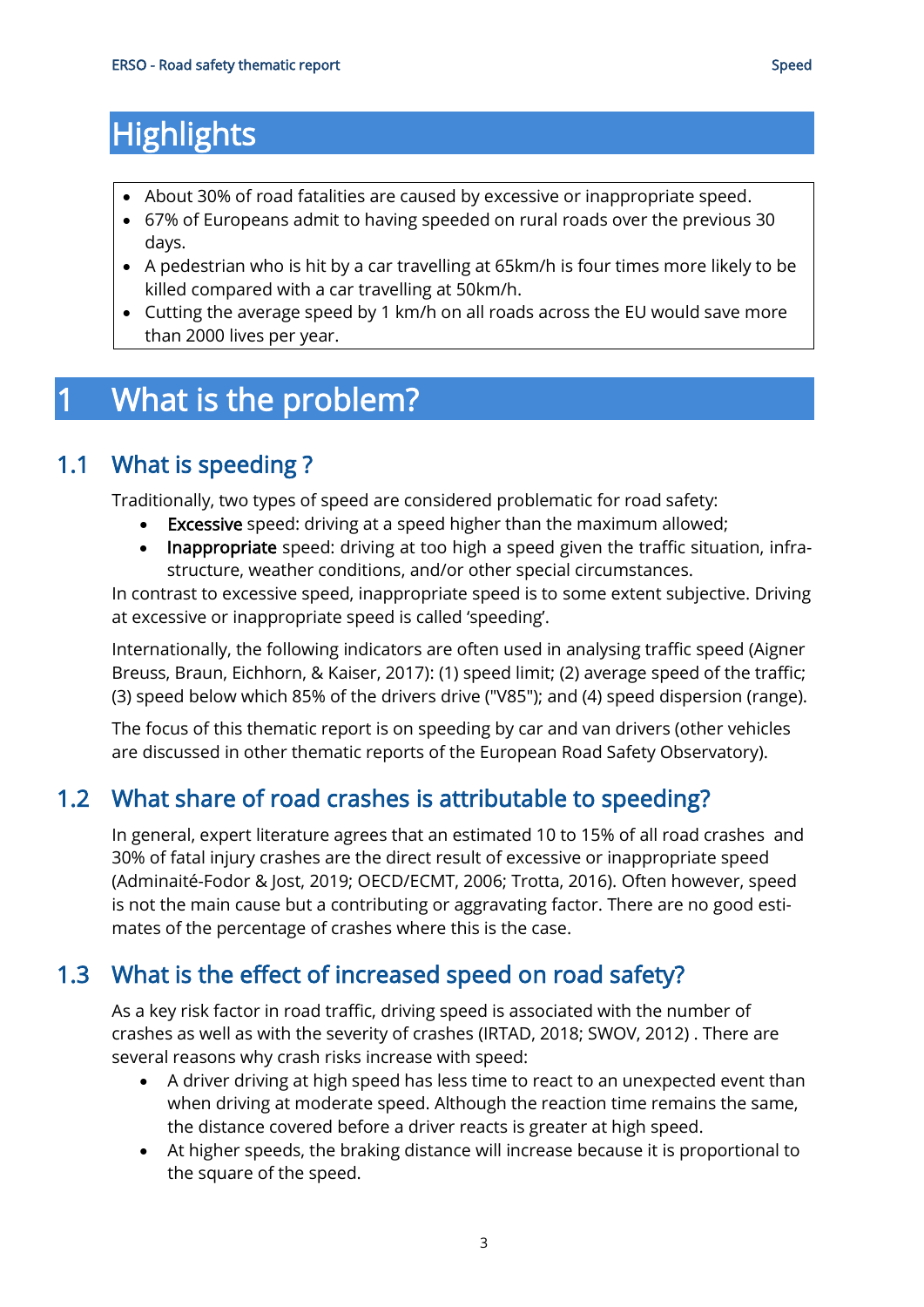- When a vehicle approaches at higher speed, there is less time left for other road users to avoid a collision. At excessive speed, other road users often overestimate the time they have to react.
- The drivers' field of vision narrows as they drive faster. At 130 km/h, the driver has only an angle of about 30°, which means that drivers are able to estimate far fewer potential hazards (OECD/ECMT, 2006).

[Figure 1](#page-5-1) shows the relationship between speed change and change in crash risk for injury crashes and fatal crashes. This figure illustrates that a speed increase of 10 km/h leads to a fatal crash risk that is 220% of the original one, which means that the risk has more than doubled. The increase in risk is higher for fatal injuries (see also [1.5\)](#page-6-0).



#### <span id="page-5-1"></span>Figure 1. Relationship between speed change and crash rate Source: Van den Berghe & Pelssers (2020) based on coefficients of exponential model in Elvik et al. (2019)

The European Transport Research Council (ETSC) estimates that reducing the average speed by 1 km/h on all roads across the EU would save over 2000 lives per year (Adminaité-Fodor & Jost, 2019). Another example comes from the World Health Organisation: a pedestrian who is hit by a car travelling at 65km/h is four times more likely to be killed compared with a car travelling at 50km/h (WHO, 2018).

#### <span id="page-5-0"></span>1.4 What is the impact of speed differences in traffic on road safety?

In addition to speed in absolute terms, the difference in speed (or variation) also has an influence on the crash rate. Speed differences result in more encounters with other road users and also in more lane-changing and overtaking manoeuvres; this increases the risk of crashes (Aarts & Van Schagen, 2006; Elvik, Christensen, & Amundsen, 2004; Hauer, 1971).

Kloeden et al. (2002; 2001) found an increase in the crash rate among motorists driving faster than average, especially in an urban environment. Quddus (2013) even found that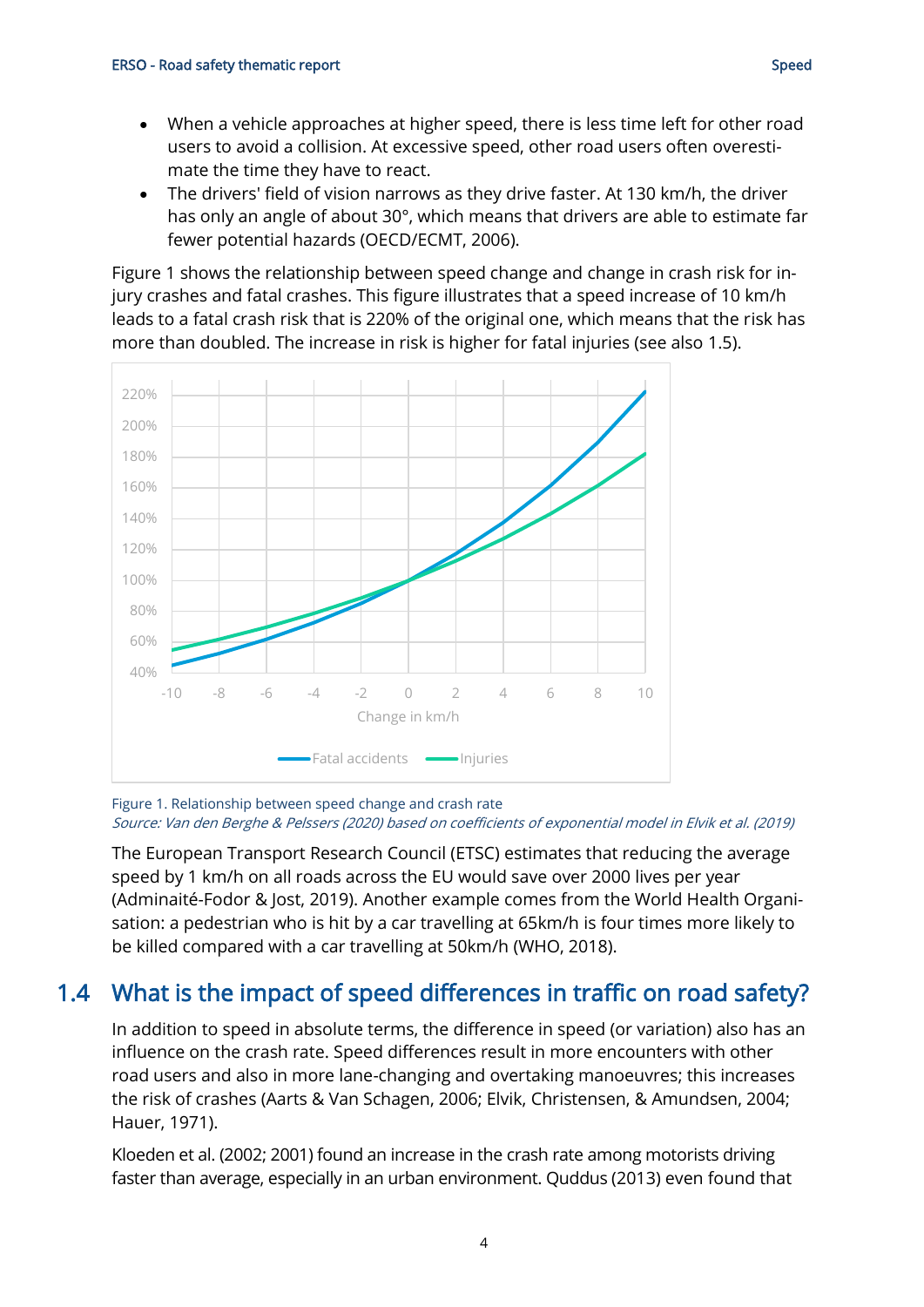for highways in and around London the differences in vehicle speeds were strongly associated with the number of crashes. An increase of 1% in the speed distribution - at the same average speed - increased the number of crashes by 0.3%.

#### <span id="page-6-0"></span>1.5 What is the impact of speed on crash severity?

Speed does not only have an impact on crash risk, but also on crash severity. For occupants of modern passenger cars (with crumple zone, airbags and seatbelts), the risk of being fatally injured is low below 50 km/h and very high from 100 km/h onwards (Elvik, 2009). In this context, 'speed' is defined as the vehicle's impact speed at the time of the collision, not the speed limit or the speed driven before the collision.

Most experts explain this phenomenon by referring to the absorption of the kinetic energy of the vehicle. However, Stipdonk (2019) has pointed out that the force on the body results from the 'amount of movement' of the body, which in turn is proportional to the square of its velocity. This explains that even if vehicles have a perfect crumple zone that absorbs virtually all kinetic energy, they still cannot prevent occupants from being killed when speeds are high. It is not the energy dissipation that poses the danger, but the deceleration, the thrust and the force on the body during the collision.

In a collision between a car and a vulnerable road user (VRU) - pedestrians, cyclists, and drivers of powered two-wheelers – the risk of serious injury to VRUs is much higher than for the car occupants. After all, the VRUs are not protected by a vehicle with crumple zones, airbags and seatbelts.



<span id="page-6-1"></span>Figure 2. Relationship between the impact speed of a vehicle and the probability that the road crash is severe (MAIS3+) for different types of crashes. Source: Jurewicz et al. (2016)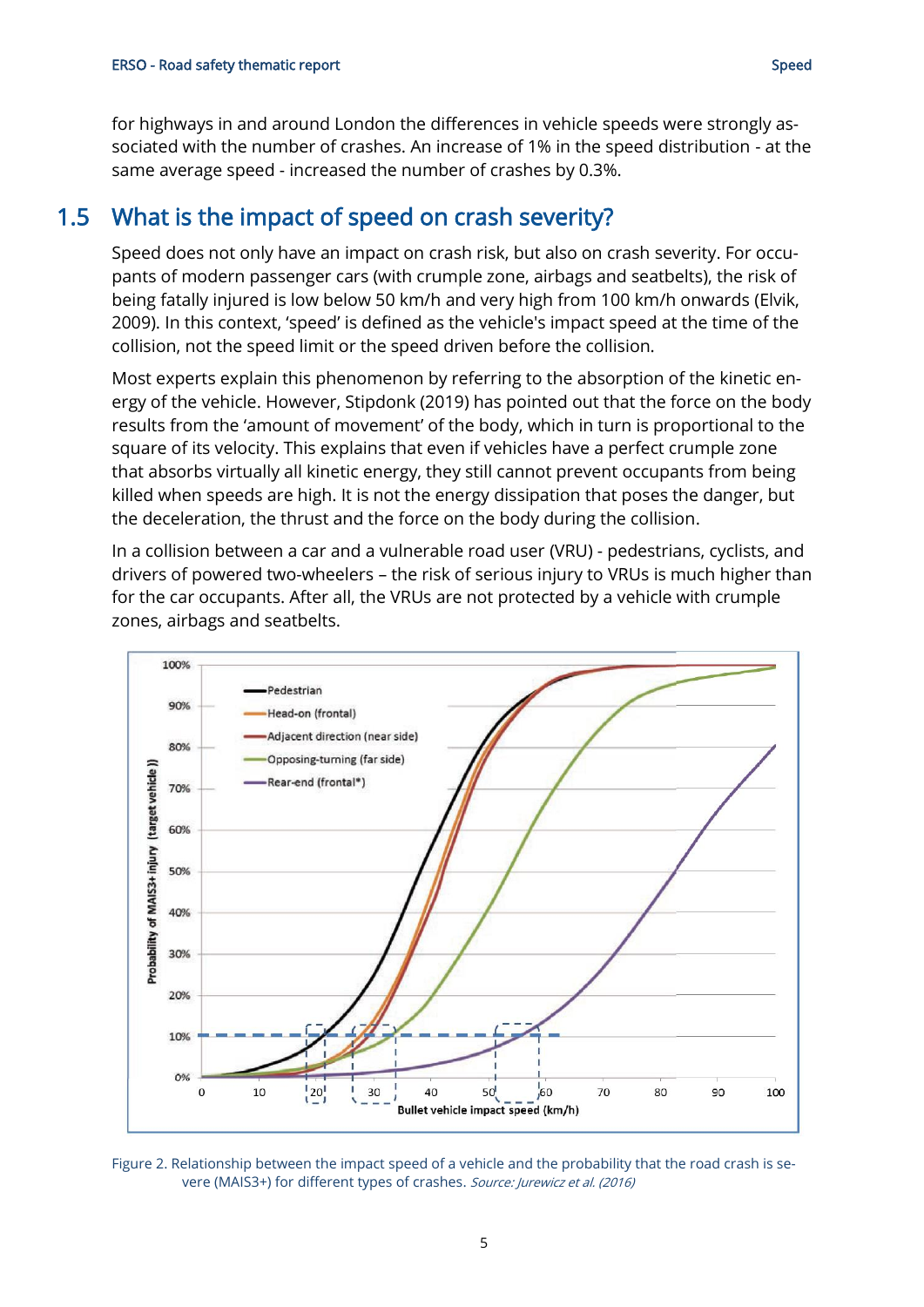At an impact speed of 70 km/h the risk of *fatal injury* is 16% for a car occupant, and twice as high (38%) for a pedestrian; at 80 km/h, this probability increases to 33% for car occupants and 61% for pedestrians (Elvik, 2009).

Jurewicz et al. (2016) mapped the probability of a serious crash (injury level MAIS3+) for five common collision types: car-pedestrian collisions, frontal collisions, lateral collisions (same direction of travel), collisions with oncoming traffic when turning off, and rearend collisions. The results are shown in [Figure 2.](#page-6-1) The authors concluded from this that the critical impact speed for serious injuries is 20 km/h for pedestrian collisions, 55 km/h for rear-end collisions and 30 km/h for most other types of passenger car collisions.

Based on in-depth research of crashes in France it was found that the mortality risk of pedestrians when hit by a car was low (about 1%) at an impact speed of 30 km/h, but increased by a factor of 2 at 40 km/h, a factor of 6 at 50 km/h, a factor of 18 at 60 km/h, and a factor of 59 at 70 km/h (Martin & Wu, 2018).

#### <span id="page-7-0"></span>1.6 What factors influence the impact of speed on crashes?

Several factors influence the effects of speed and speeding on road safety:

- Road design characteristics. Speed is not equally dangerous everywhere. Driving 100 km/h on a motorway designed for high speeds is less risky than driving the same speed on a curvy rural road. But for any given location, the risk of road crashes and their severity increases if the average speed increases (and the other conditions are unchanged) (Aarts & Van Schagen, 2006).
- Safety systems in vehicles. Most cars are equipped with a range of safety systems (crumple zones, ABS (automatic braking system), ESC (electronic stability control), seatbelts, airbags) and increasingly also with intelligent safety systems such as EBS (electronic braking system) and ADAS systems (speed warning, ISA (intelligent speed assistance), ACC (adaptive cruise control) that can prevent cars crashing when driving at high speeds, or reduce the effects of crashes.
- Differences in mass. In the event of a collision between two vehicles, occupants of the lighter vehicle are significantly worse off than occupants of the heavier vehicle. Mass differences are obvious when we look at trucks and buses on the one hand and passenger cars on the other, but there are also large differences in mass within passenger cars: the mass of a large SUV can be three times higher as that of a small city car. The mass differences in a collision between a motor vehicle and an unprotected and therefore vulnerable cyclist or pedestrian are of an entirely different order. In such cases the masses differ from a factor of 10 (light cars) to almost 700 (for trucks of 50 tons). The survival chance of vulnerable road users drops dramatically with increasing differences in mass.
- Vulnerability. Older road users are physically more vulnerable than young road users. Their chance of surviving a crash as a pedestrian or cyclist at a similar impact speed is therefore considerably smaller than for younger people.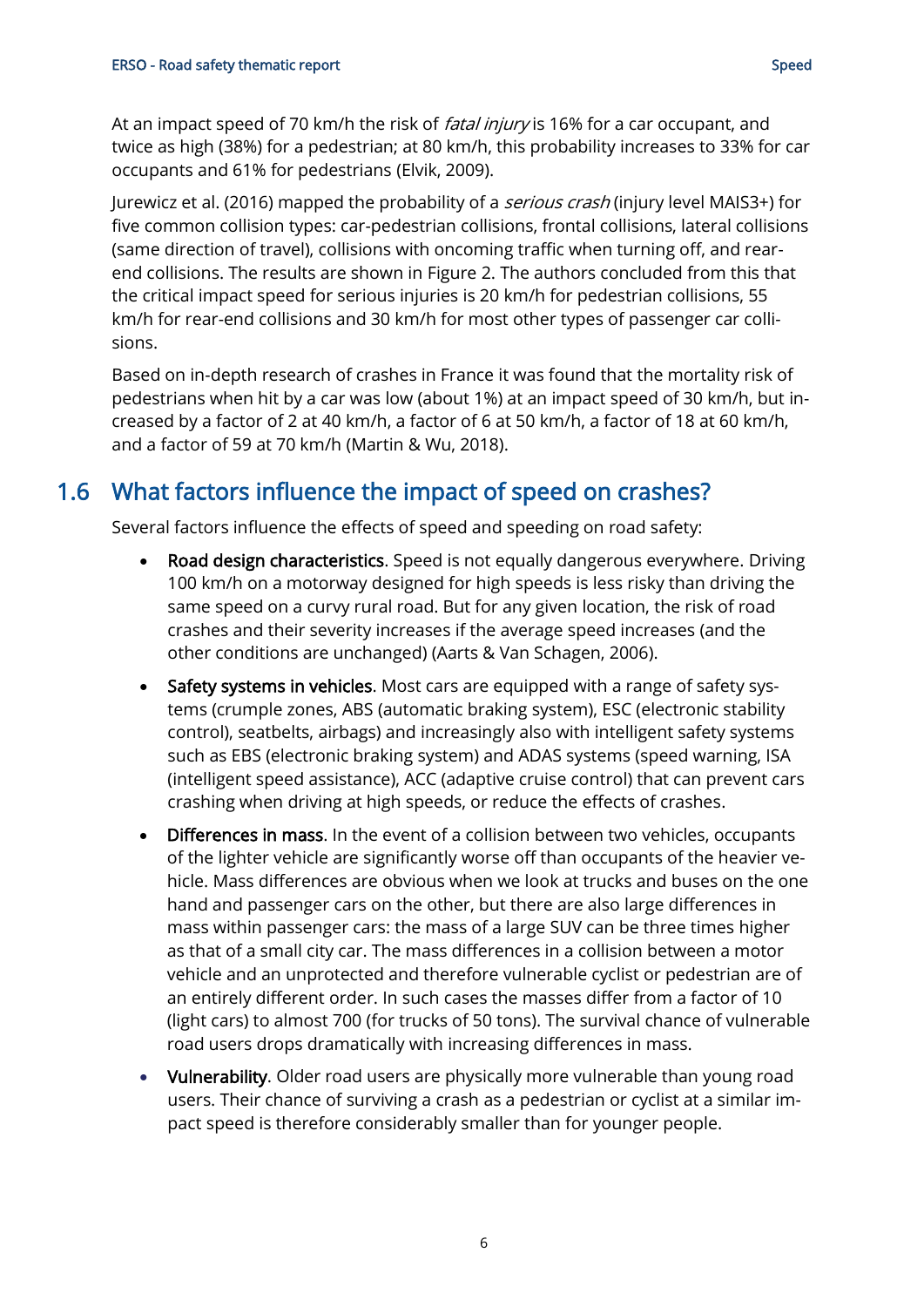# <span id="page-8-0"></span>2 How many people speed and why?

## 2.1 What is the prevalence of speeding in traffic?

<span id="page-8-1"></span>In 2014 ETSC published an overview of national studies on speeding in Europe (ETSC, 2014). It showed that approximately 30% of drivers exceed the speed limit on motorways, and that more than 70% drive too fast outside built-up areas and 80% inside builtup areas. In most countries, there is a trend for the average speed on motorways to decrease. This decrease is much smaller in urban areas. ETSC concluded in a recent survey study (Adminaité-Fodor & Jost, 2019) that in urban areas, 35% to 75% of Europeans do not observe the speed limit. This is also the case with between 9% and 63% of drivers outside built-up areas and between 23% and 59% of drivers on motorways.

ESRA survey results (Holocher & Holte, 2019; [www.esranet.eu\)](http://www.esranet.eu/) showed that in 2018, 56% of European car drivers indicated that they had deliberately driven faster than the speed limit in built-up areas at least once in the previous month (67% on rural roads and 62% on motorways). The differences between countries are displayed in [Figure 3.](#page-8-3)



<span id="page-8-3"></span><span id="page-8-2"></span>Figure 3. Self-declared speeding behaviour of car drivers (at least once over the previous 30 days) Source: Holocher & Holte, 2019

#### 2.2 Who is speeding most?

Although excess and inappropriate speed are widespread phenomena, there are differences between drivers. Young people generally drive faster than older drivers; men generally drive faster than women; drivers who travel for work generally drive faster than drivers who travel for other reasons (Holocher & Holte, 2019; Webster & Wells, 2000; Yannis, Laiou, Theofilatos, & Dragomanovits, 2016).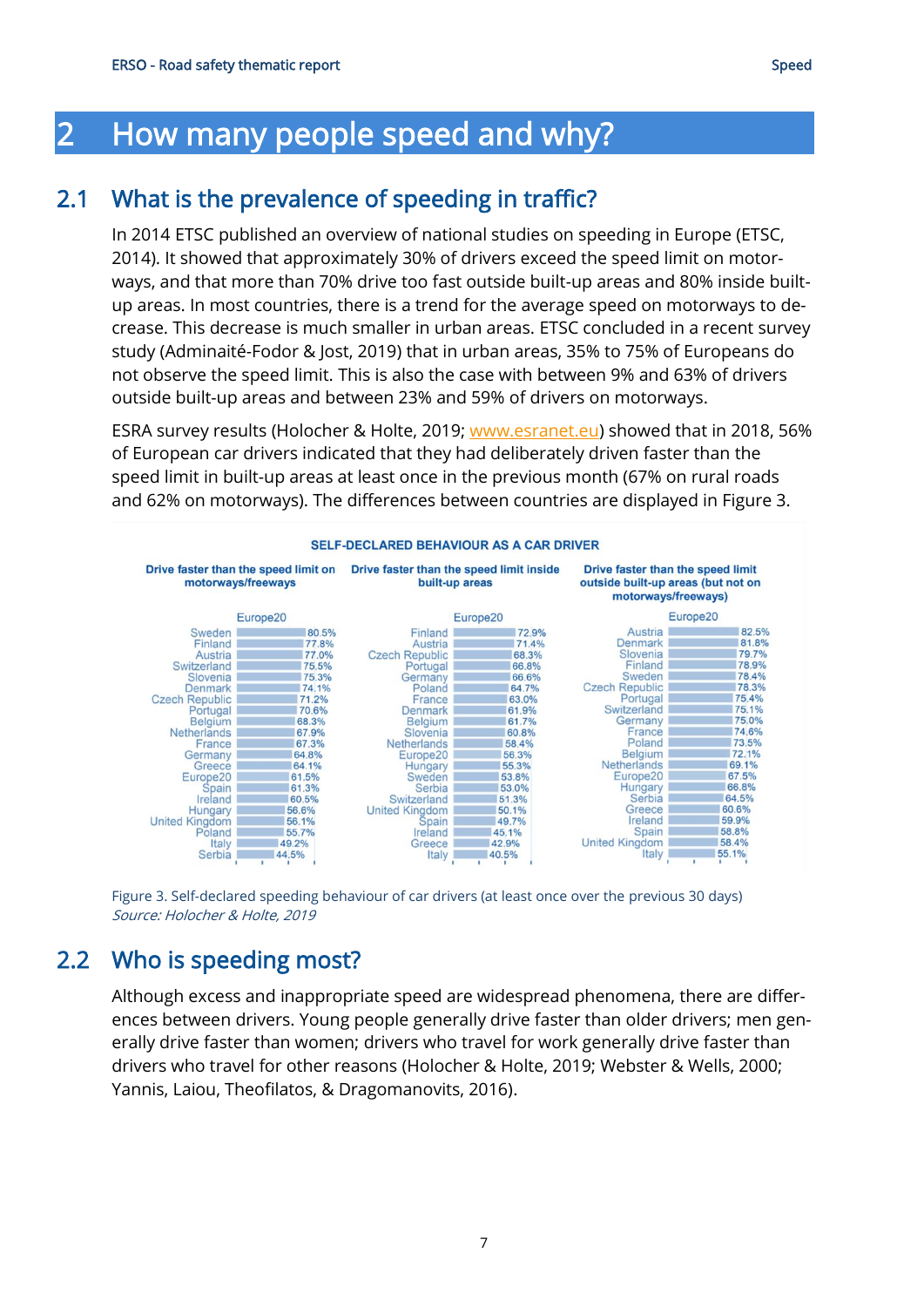<span id="page-9-0"></span>Most people do not speed all the time. The main reasons for observing speed limits are, according to a Dutch survey (Duijm, de Kraker, Schalkwijk, Boekwijt, & Zandvliet, 2012) concerns for road safety, the willingness to obey the law, and the risk of a fine.

However, many people speed occasionally and some are speeding very regularly. Various studies, e.g. Elvik et al. (2004) show that there are five main reasons why people drive too fast: (1) matching the speed of surrounding traffic; (2) being in a hurry; (3) enjoying driving fast; (4) out of boredom; and (5) being unaware that they are driving too fast.

Åberg, Larsen, Glad, & Bellinson (1997) pointed out that most drivers want to drive at the same speed as the other drivers on the road. They also noted that drivers often overestimate the speed of these other drivers. This may therefore partially explain the number of speeding violations. As with other traffic behaviours, the social norm (individual perception of how other people behave or think they should behave) is therefore very important in speeding offences. Speeding among young men is often associated with a general positive attitude towards taking risks and seeking sensation (Goldenbeld & van Schagen, 2007).

Not knowing to be speeding happens when drivers do not know how fast they are allowed to drive or how fast they are actually driving. According to Haglund & Åberg, (2000) many drivers prefer to rely on subjective assessment of their speed rather than looking at their speedometer and they often tend to underestimate their speed, in particular when driving for a long period of time (DaCoTA, 2012).

Surveys have shown that speeding is more socially accepted than other traffic violations (see for instance Meesmann et al., 2017). ESRA2 results show that 14% of European car drivers think it acceptable to drive faster than the speed limit on motorways, 11% to exceed the speed limit on rural roads and 5% in built-up areas (Holocher & Holte, 2019). It is interesting to note that these figures are much lower than the numbers who admit to speeding: so even when speeding is regarded as not acceptable, people nevertheless speed regularly.

The morphology of roads and vehicle characteristics also impact on the speeds driven. If the speed limit does not match the impression given by a certain road infrastructure, the speed limit will be considered as not credible and therefore not observed by some drivers. Also, drivers of powerful, comfortable, and higher vehicles tend to drive faster than drivers of other cars (DaCoTA, 2012).

# <span id="page-9-1"></span>3 Which measures help against speeding?

In the Stockholm Declaration on road safety (Ministerial Conference on Road Safety, 2020) paragraph 11 stresses the need for speed limits and law enforcement to prevent speeding. The declaration states: "Focus on speed management, including the strengthening of law enforcement to prevent speeding and mandate a maximum road travel speed of 30 km/h in areas where vulnerable road users and vehicles mix in a frequent and planned manner, except where strong evidence exists that higher speeds are safe,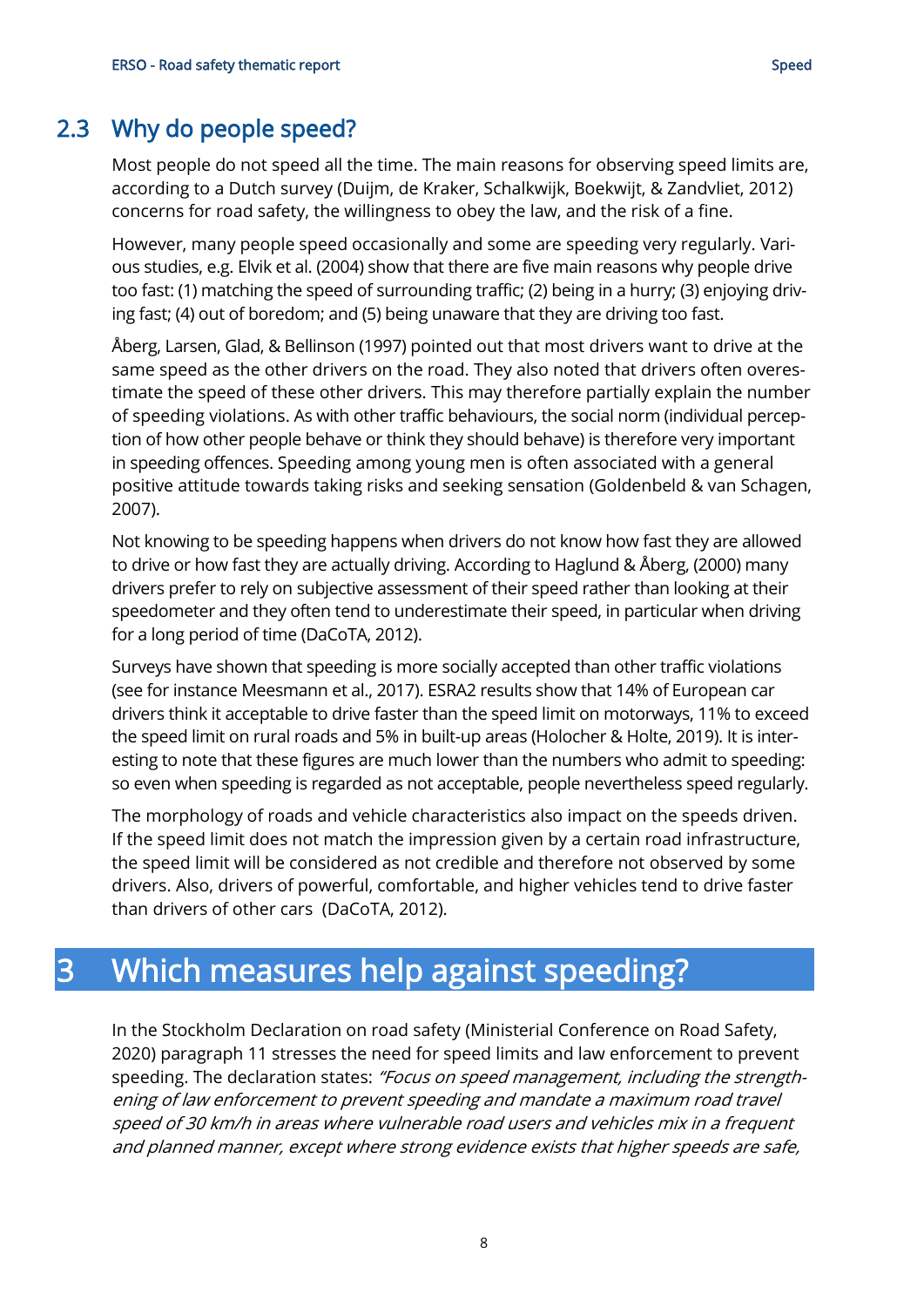noting that efforts to reduce speed in general will have a beneficial impact on air quality and climate change as well as being vital to reduce road traffic deaths and injuries;"

Measures against (excessive) speed are possible and necessary in several areas: determination of appropriate speed limits; adequate design of road infrastructure; enforcement of speed limits; education and awareness; and vehicle technology. Structural improvement of speeding behaviour requires a combination of measures.

#### <span id="page-10-0"></span>3.1 Speed limits

Setting speed limits on roads is a crucial step within a speed policy. The limit must be a balancing act between considerations of safety, mobility, impact on the environment, and the quality of life of local residents (OECD/ECMT, 2006). Historically, it was customary to set a speed limit by measuring an 85th percentile of the speed on a road (or V85, the speed not exceeded by 85% of the drivers) and to consider this as a good indication of a speed limit to be imposed (OECD/ECMT, 2006). However, many behavioural observations, attention measurements, and the high number of traffic crashes caused by excessive speed have shown that one cannot always rely on the judgement of drivers to set a suitable speed limit.

This is why other approaches have emerged for determining the correct speed limit in order to minimise injuries. One of those approaches is "Sustainable Safety". This is a concept that originated in the Netherlands. [Table 1](#page-10-1) shows the maximum speeds that are included in the original Sustainable Safety concept. These limits were determined on the basis of analyses of the seriousness of accidents, collision investigations, and thinking developed in the Swedish Vision Zero road safety strategy (Tingvall & Haworth, 1999). A more detailed set of recommended speed limits can be found in Van Schagen & Aarts (2018).

| Road types in combination with permitted road users                            | Safe speed (km/h) |
|--------------------------------------------------------------------------------|-------------------|
| Roads with possible conflicts between cars and unprotected road users          | 30                |
| Intersections with possible cross conflicts between cars                       | 50                |
| Roads with possible frontal conflicts between cars                             | 70                |
| Roads where frontal or lateral conflicts with other road users are impossible. | $\geq 100$        |

<span id="page-10-1"></span>Table 1. Maximum speed limit for different traffic situations

Source: Tingvall & Haworth, 1999; Wegman & Aarts, 2005.

Numerous studies have shown that when speed limits are decreased, the average speed also decreases which in turn leads to a reduction of the number of casualties (Elvik, 2019), (IRTAD, 2018). An example of a recent successful speed limit initiative at national level is the reduction of the speed limit from 90 km/h to 80 km/h on rural roads in France. An evaluation has shown that this measure has spared 349 lives during the first 20 months of the measure (CEREMA, 2020). An increasing number of cities in Europe have implemented a 30km/h zone in the city centre (including Munich, Helsinki, Bilbao, Brussels, Madrid and Grenoble). In Toronto (Canada), a 67 percent reduction in pedestrian fatalities was observed on streets where the speed limit was reduced from 40 to 30 km/h. (Fridman et al., 2020)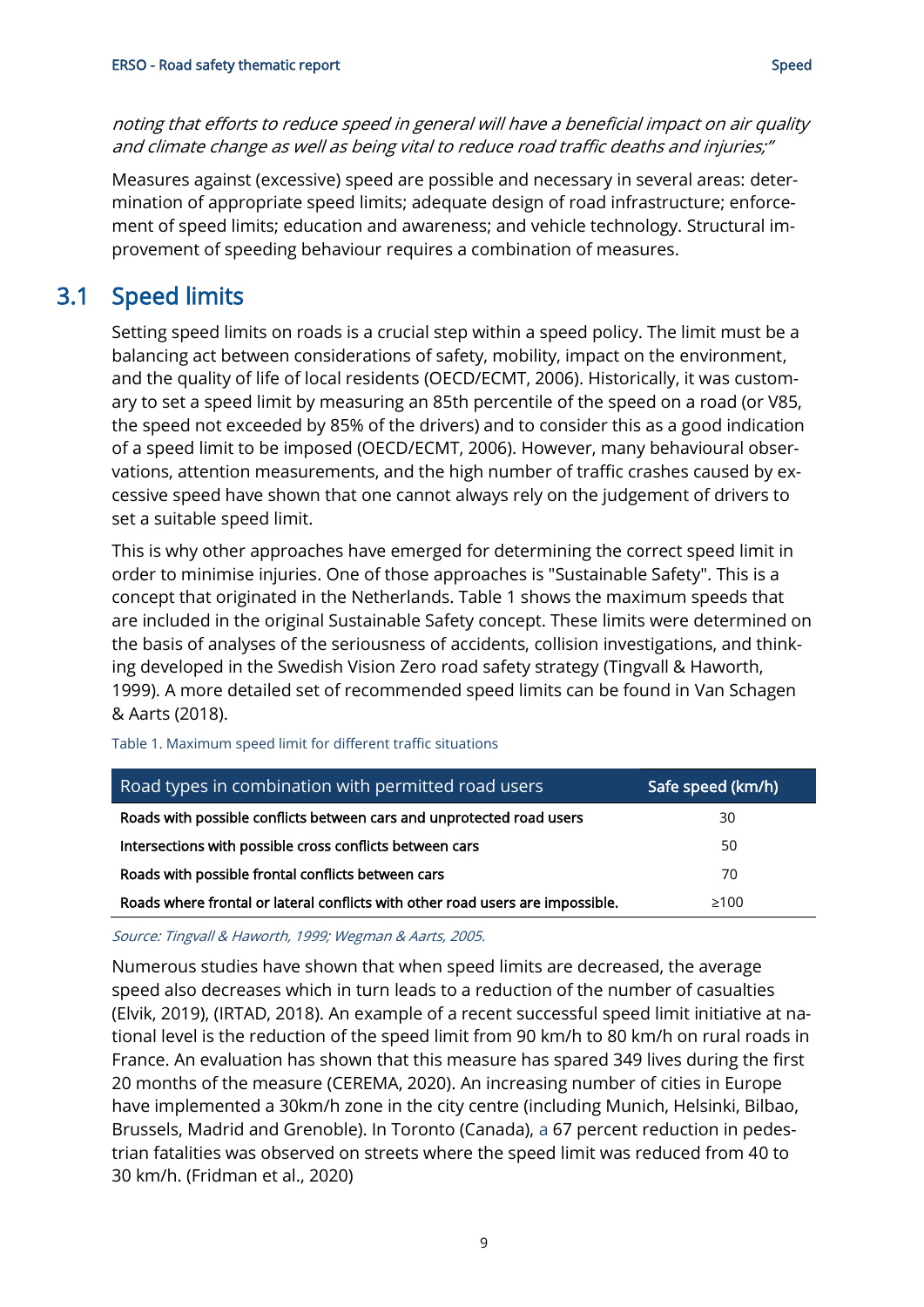<span id="page-11-0"></span>Ideally, road infrastructure should ensure that roads are 'readable', so that road users understand how fast they are supposed to drive. Much of this has to do with road categorization. Each road category should be recognisable by means of particular infrastructural features, so that drivers know which type of road they are on and, hence, what speed is suitable/allowed. Within the Sustainable Safety concept, three types of roads are distinguished (Van Schagen & Aarts, 2018):

- Through roads: roads intended for handling high capacity traffic at high speed (100-130 km/h). Slow traffic is not allowed on these roads. The carriageways are also physically separated from each other.
- Distributor roads: roads connecting the 'through roads" and the 'access roads'. The speed is set at 80 km/h outside built-up areas and 70 or 50 km/h inside built-up areas. Slow and fast traffic must be separated from each other.
- Access roads: this type of road is considered the lowest category within Sustainable Safety. These roads should provide access to residential areas, business parks, etc. The speed is set at 30 km/h inside built-up areas and 60 km/h outside built-up areas. Since the residential function is paramount on these roads, additional speed reduction measures are often in place on these types of roads.

Road authorities can set local restrictions on speed that take account of the configuration of the roads and/or dangerous traffic situations. Dynamic speed limits (which take into account real-time traffic conditions, the weather, or pollution) can also strengthen the credibility of speed limits. It is also important to inform drivers regularly about the speed limits, by road signs and by real-time messaging on the road or in vehicles.

Speed limits must be credible to drivers. In the Netherlands, SWOV has developed the 'credible speed limits' concept (Aarts, Van Nes, Wegman, Van Schagen, & Louwerse, 2009). The idea is that the speed limit set on a certain road section should not be perceived as being too high or too low. The credibility of low speed limits can be increased by infrastructural measures such as road narrowing, axis offsets, green-wave traffic light control, roundabouts, and speed bumps.

#### 3.3 Enforcement of speed limits

<span id="page-11-1"></span>Carrying out checks on compliance with speed regulations deters at different levels. On the one hand, a fine will discourage drivers from committing the same offence again. On the other hand, drivers who have not yet been fined will also tend to slow down when they feel the chance of being caught is high. The subjective chance of being caught depends not only on the actual number of checks, but also and especially on drivers' perception of the presence of checks.

Furthermore, the way speed enforcement is carried out appears to have an impact on its acceptability. For example, experts (Delaney, Ward, Cameron, & Williams, 2005; OECD/ECMT, 2006; SafetyNet, 2009) recommend that checks are carried out on roads where, and at times when speed has an important negative impact on road safety. Ideally, speed enforcement should be based on a thorough analysis of traffic crashes and the role of speed. However, the OECD also stresses that other avenues should not be overlooked (OECD/ECMT, 2006). If speed checks are carried out at certain points only,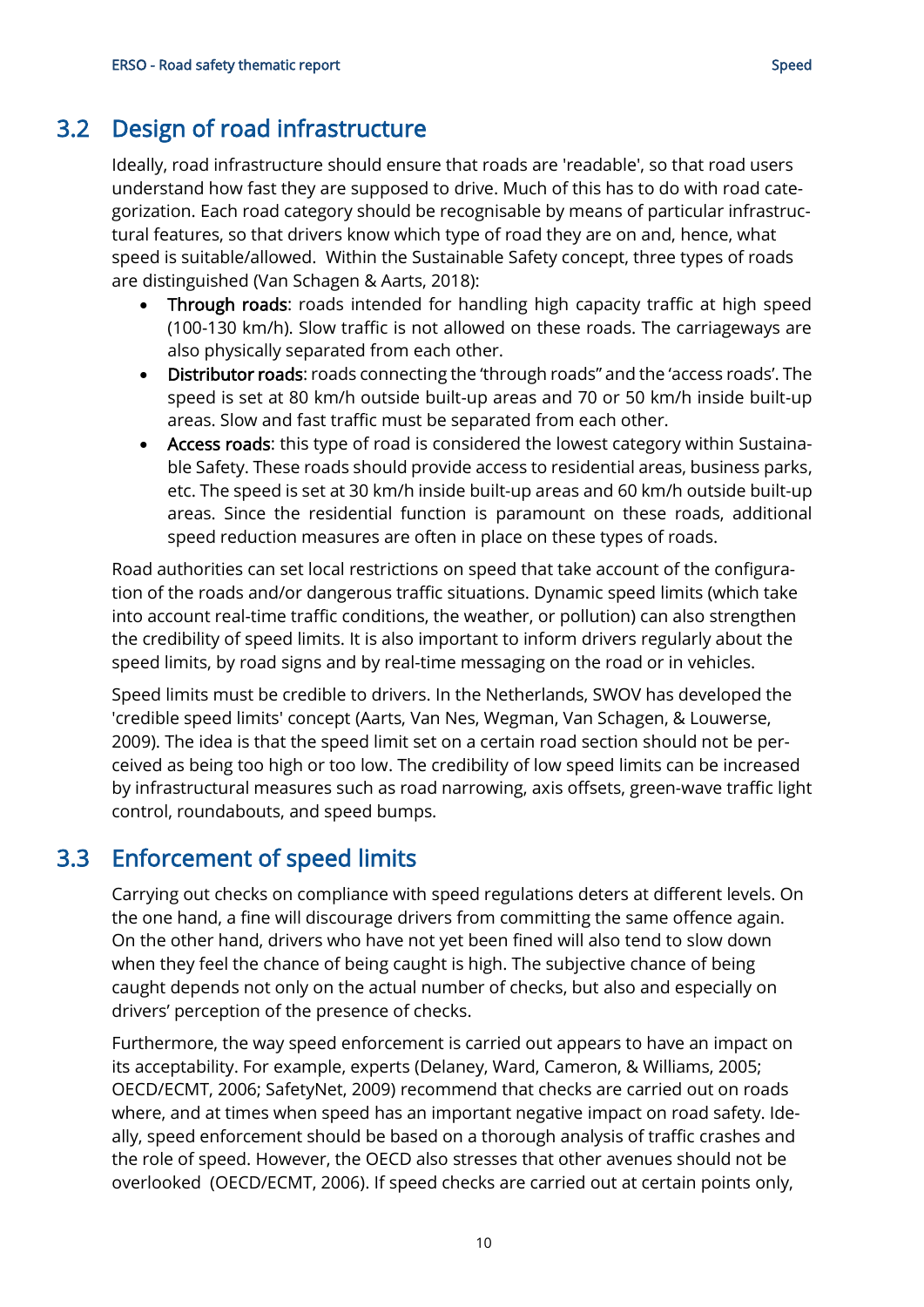the expectation of being caught may be reduced. Drivers should be made aware that speed limits must be observed at all times and everywhere and not only in dangerous places where more crashes occur.

Most studies confirm that radar controls have a positive influence on the speed being driven and on crash incidence. Estimated reductions of crashes range between 5% and 69% (Pilkington & Kinra, 2005). The preventive effects are generally greater for more serious crashes. Even greater effects result from the application of section control, in which the average speed over a road segment is measured (De Ceunynck, 2017; Pilkington & Kinra, 2005). A meta-analysis (Høye, 2014) shows that fixed speed cameras reduce the number of crashes on road sections on average by about 20%, while the average effect for section controls is 30%.

The effectiveness of checks also depends on the follow-up to the infringement. It is important that each recorded violation is followed by a fine (Goldenbeld, Jayet, Fuller, & Mäkinen, 1999). Otherwise, the effectiveness and credibility of the controls will be reduced. The detection equipment is often set in such a way that there is a margin of tolerance with regard to the speed limit. The use of such margins of tolerance serves to filter out minor, accidental violations and to deal with the possible unreliability of the equipment. A disadvantage of this approach is, however, that it strengthens drivers' opinion that a minor offence is not so serious.

[Figure 4](#page-12-0) displays the number of yearly speeding tickets from 20 different countries. By far the most speeding tickets per thousand inhabitants were issued in Austria (592) and the Netherlands (457), followed by Belgium (299) and France (259).



<span id="page-12-0"></span>Figure 4. Number of speeding tickets per 1000 inhabitants in 2017 (Holocher & Holte, 2019) – Data based on ETSC (2019) and on an experts survey by ESRA (marked with \*)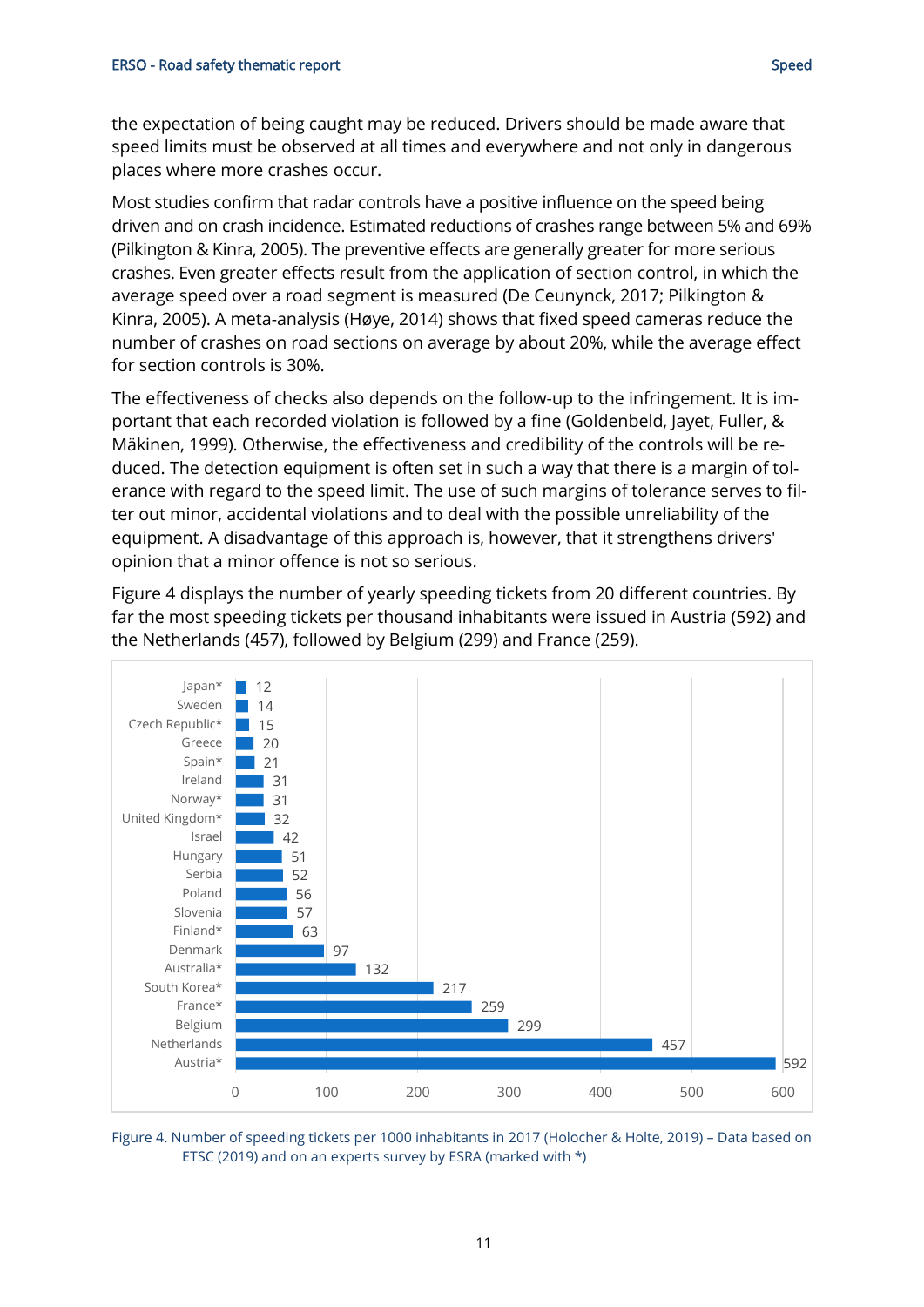#### 3.4 Education and communication

<span id="page-13-0"></span>Young people exhibit the strongest tendency for risky behaviour and are the most important target group for awareness-raising about the effects of speed. While this could begin as early as secondary school, it should certainly be addressed during driver education. Additional courses could be added, e.g. in the context of continued driver training. Training should focus on recognising dangerous situations, ways to avoid them, and driver limitations (OECD/ECMT, 2006). Another important target group for educational measures are people who have committed serious speed offences. Training courses can be proposed or imposed by the courts as an alternative or additional penalty.

Awareness-raising campaigns are organised in almost all countries to alert road users to the dangers in traffic and to encourage them not to behave in a risky way. Recent synthesis studies indicate that campaigns aimed at reducing speed can have the desired effects (Philips, Ulleberg, & Vaa, 2009; Pilgerstorfer & Eichhorn, 2017). However, various studies indicate that awareness campaigns work much better (or even only) in combination with additional measures such as enforcement, rewards, legislation, or education (Delhomme, De Dobbeleer, Forward, & Simoes, 2009).

Companies can also raise awareness about speed. Employees who make trips for work sometimes appear to be more inclined to drive faster than when they are driving for other reasons. In some cases, those responsible within companies themselves also need to be made aware so as not to impose undue time pressure on their employees which may force them to drive too fast.

#### 3.5 Safety technology

<span id="page-13-1"></span>There are several technological tools that can help drivers not to exceed the speed limit. First of all, drivers can access information about the current speed limit via devices in their vehicle (such as a GPS or smartphone). However, such systems do not always take into account dynamic speed limits or temporary arrangements, and therefore carry the risk that they may overstate the speed limit in some places. There is also a risk that the speed limits in these systems are no longer up to date.

There are various technical possibilities that can help drivers comply with the legal limits. The speed limiter and the Cruise Control which most new cars are equipped with can ensure that drivers do not drive unconsciously faster than the permitted speed limit. However, such systems can also be used to set a maximum speed above the maximum permitted speed. While there are currently no regulations regarding speed limiters in cars, there are for trucks and buses. The speed of trucks (>3.5 tonnes) and buses is limited to 90 km/h. For recent coaches this limit is 100 km/h.

Distance and time headways between vehicles are important factors for both total traffic flow and safety on certain road segments. Short headway distances and small time differences between vehicles in front of them affect safety performance, as there may not be enough time to stop or avoid another vehicle in case of an emergency. Adaptive Cruise Control (ACC) systems (Reed, 2017) can help prevent short tracking distances by monitoring and maintaining a safe tracking distance to a vehicle ahead by automatically adjusting the vehicle speed. This is especially useful in stable driving conditions, such as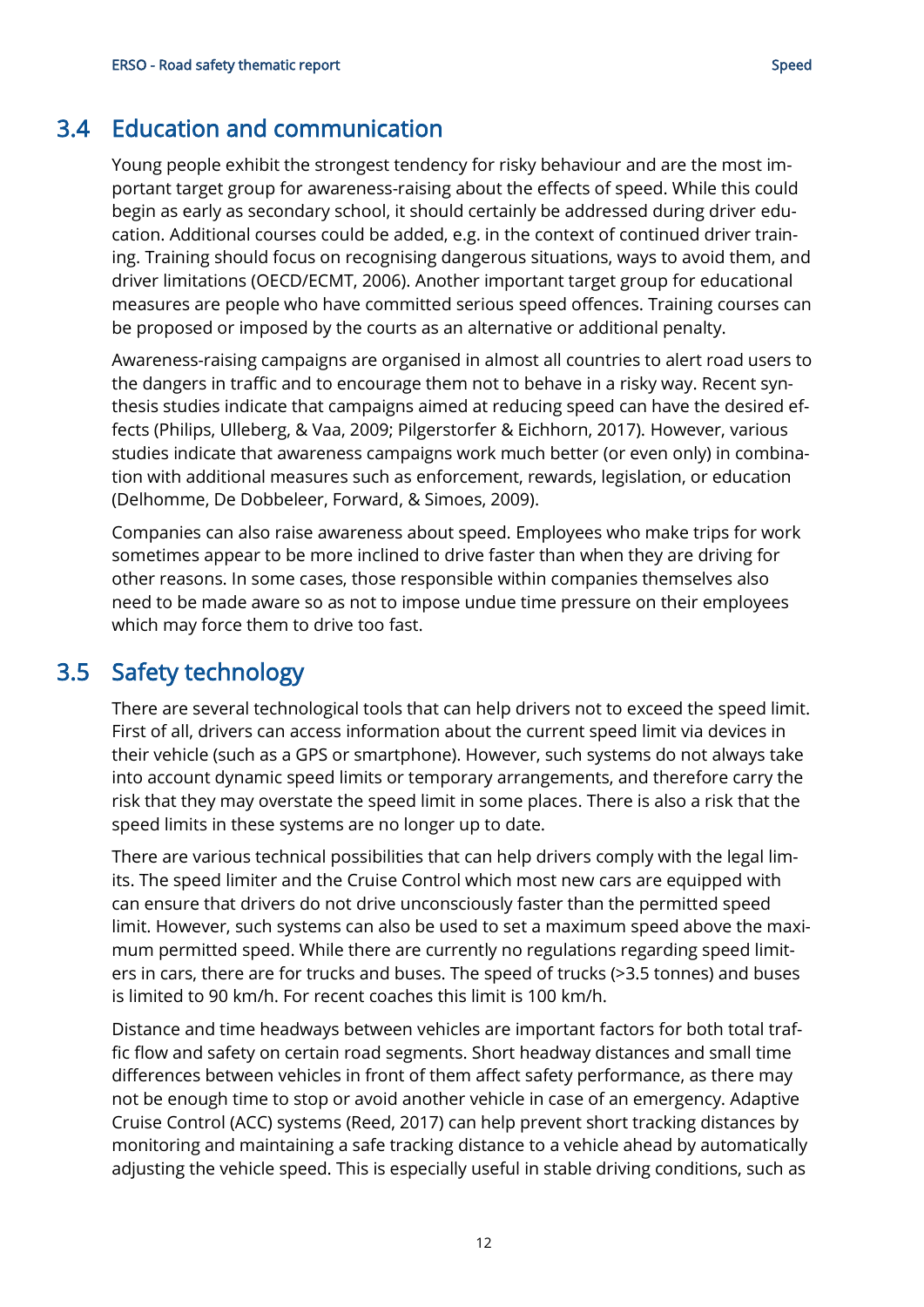on highways and other high-speed roads where a vehicle can sometimes follow another vehicle for a longer period of time.

ISA (Intelligent Speed Assistance) is a system that determines the position of a vehicle and compares its speed with the local speed limit. This comparison is based on a road map containing the speed limits or by means of traffic sign recognition. The ISA system then provides feedback to the driver about the speed limit or limits speed. Table 2 gives an overview of the ISA variants.

Observation studies and field experiments have shown that ISA leads to a reduction in driving speed, an improvement in safety performance indicators, and a reduction in the number of fatal crashes (Theofilatos & Macaluso, 2017).

Despite some technical obstacles - in particular the difficulty of knowing the correct speed limits in all circumstances on all roads, especially if they deviate from the normal situation - the European Union has decided (European Regulation no. 661/2009) that from 2022 new cars will be equipped with an ISA system that continuously indicates the maximum speed that applies to the road segment where the vehicle is located, and can be set so that the speed of the vehicle does not exceed the speed limit. From 2024 onwards, all traded cars must be fitted with such a system.

| Table 2. Variants of ISA systems. Source: SWOV (2015) |  |
|-------------------------------------------------------|--|
|-------------------------------------------------------|--|

<span id="page-14-0"></span>

| <b>Assistance level</b>                               | Type of feedback                                       | <b>Feedback</b>                                                                                                                                                                  |
|-------------------------------------------------------|--------------------------------------------------------|----------------------------------------------------------------------------------------------------------------------------------------------------------------------------------|
| Information                                           | Mainly visual                                          | The speed limit and changes to the speed limit are dis-<br>played                                                                                                                |
| <b>Warning (Open)</b>                                 | Visual/auditive                                        | The system alerts the driver if he exceeds the local<br>speed limit. The driver decides what to do with this in-<br>formation and whether to adjust his speed.                   |
| Intervention<br>(Half-open)                           | Haptic pedal (me-<br>dium/light feed-<br>back)         | The driver feels resistance in the accelerator pedal<br>when trying to exceed the speed limit. If sufficient force<br>is applied, it is possible to drive faster than the limit. |
| Automatic con-<br>trol with speed<br>limiter (Closed) | Haptic pedal (pow-<br>erful feedback)<br>and off pedal | The maximum speed of the vehicle shall be automati-<br>cally limited to the local speed limit. Attempts by the<br>driver to drive faster are simply ignored.                     |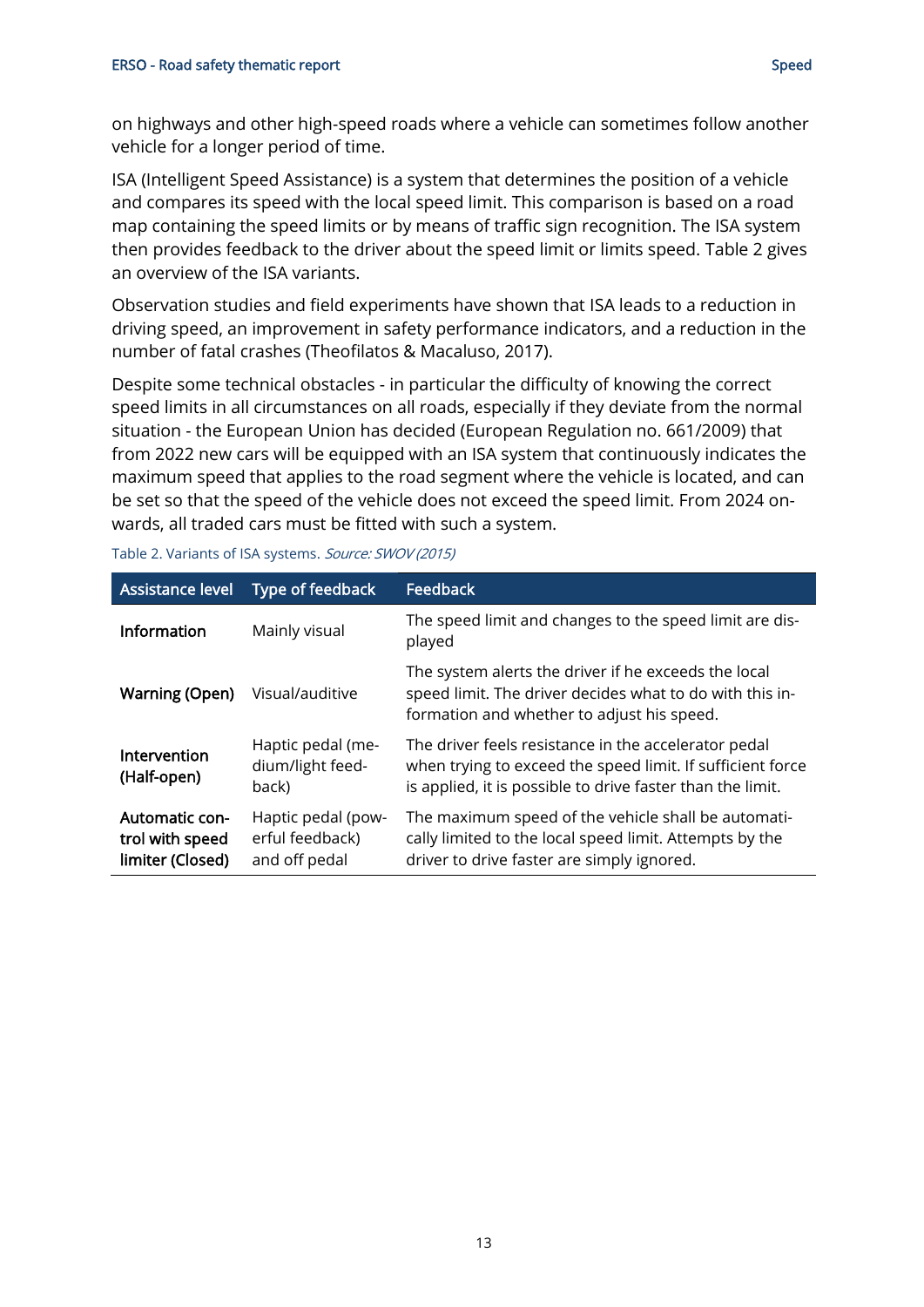# 4 More information

- Adminaité-Fodor, D., & Jost, G. (2019). Reducing speeding in Europe. ETSC PIN Flash Report 36. Brussels: European Transport Safety Council. Retrieved from<https://etsc.eu/wp-content/uploads/PIN-flash-report-36-Final.pdf>
- Elvik, R., Vadeby, A., Hels, T., & van Schagen, I. (2019). Updated estimates of the relationship between speed and road safety at the aggregate and individual levels. Accident Analysis and Prevention, 123(October 2018), 114–122.<https://doi.org/10.1016/j.aap.2018.11.014>
- Holocher, S., & Holte, H. (2019). Speeding. ESRA2 Thematic report Nr. 2. ESRA project (E-Survey of Road users' Attitudes). Bergisch Gladbach, Germany, Germany: BASt – Bundesanstalt für Straßenwesen.

<https://www.esranet.eu/storage/minisites/esra2018thematicreportno2speeding.pdf>

IRTAD. (2018). Speed and crash risk. IRTAD Report. Paris, France: ITF - International Transport Forum.<https://doi.org/10.1007/s11219-006-6001-3>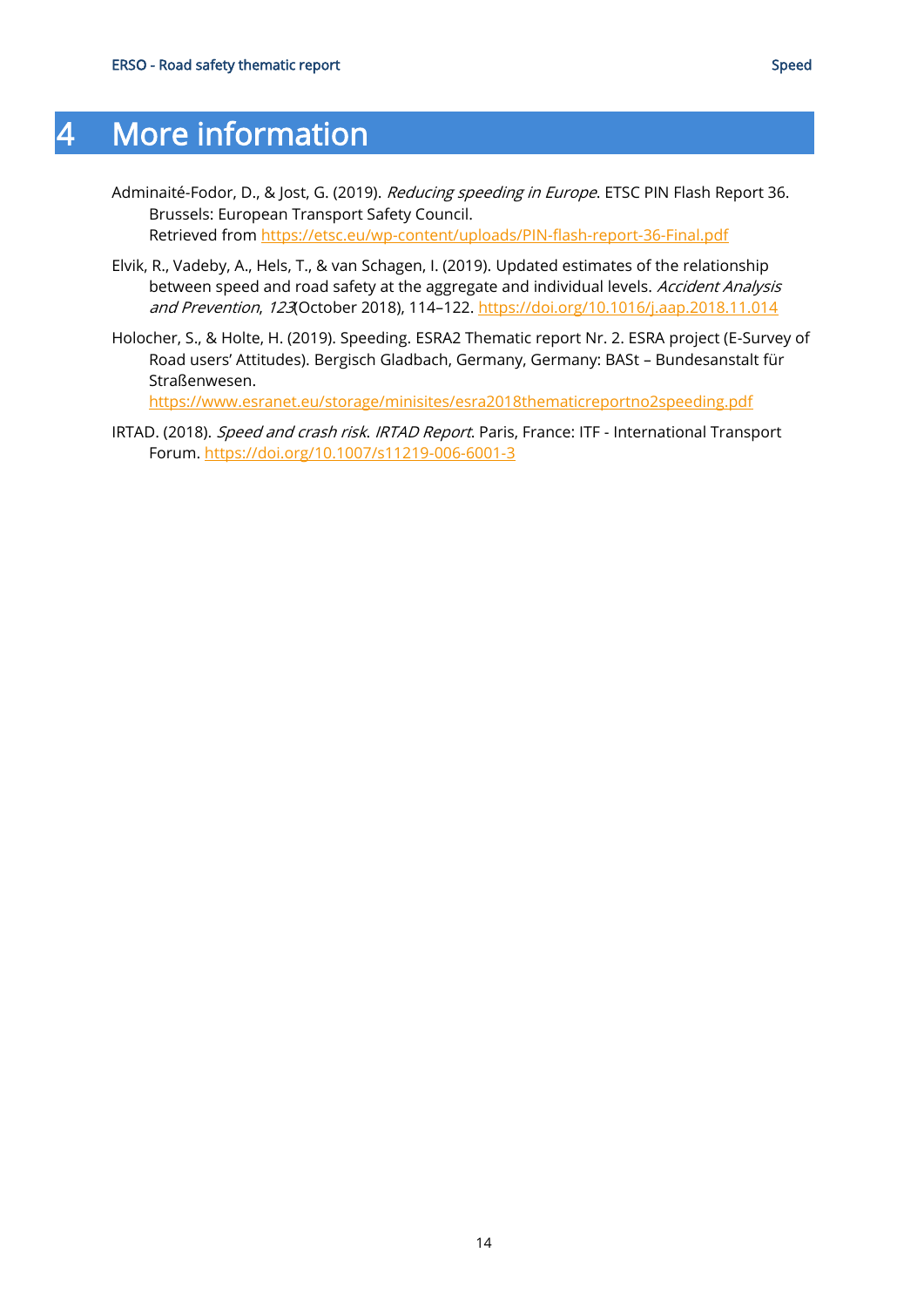- <span id="page-16-0"></span>Aarts, L. T., Van Nes, N., Wegman, F., Van Schagen, I., & Louwerse, R. (2009). Safe Speeds and Credible Speed Limits (Sacredspeed): a New Vision for Decision Making on Speed Management. In Proceedings of the TRB 2009 Annual Meeting (pp. 1-15). Washington DC.
- Aarts, L. T., & Van Schagen, I. (2006). Driving speed and the risk of road crashes: A review. Accident Analysis and Prevention, 38(2), 215–224. https://doi.org/10.1016/j.aap.2005.07.004
- Åberg, L., Larsen, L., Glad, A., & Bellinson, L. (1997). Observed Vehicle Speed and Drivers' Perceived Speed of Others. Applied Psychology: An International Review, 46(3), 287-302.
- Adminaité-Fodor, D., & Jost, G. (2019). Reducing speeding in Europe. ETSC PIN Flash Report 36. Brussels: European Transport Safety Council. Retrieved from https://etsc.eu/wpcontent/uploads/PIN-flash-report-36-Final.pdf
- Aigner Breuss, E., Braun, E., Eichhorn, A., & Kaiser, S. (2017). Speed of Traffic. European Road Safety Decision Support System, Developed by the H2020 Project SafetyCube. Retrieved from www.roadsafety-dss.eu
- CEREMA. (2020). Lowering the speed limit to 80 km/h. Final assessment report. Paris, France: Cerema.
- DaCoTA. (2012). Speed and Speed Management. Deliverable 4.8s of the EC FP7 project DaCoTA.
- De Ceunynck, T. (2017). Installation of section control & speed cameras. European Road Safety Decision Support System, developed by the H2020 project SafetyCube. Retrieved December 19, 2019, from www.roadsafety-dss.eu
- Delaney, A., Ward, H., Cameron, M., & Williams, A. (2005). Controversies and Speed Cameras: Lessons Learned Internationally. Journal of Public Health Policy, 26(4), 404-415.
- Delhomme, P., De Dobbeleer, W., Forward, S., & Simoes, S. (2009). Manual for Designing, Implementing, and Evaluating Road Safety Communiciation Campaigns. In Campaigns and Awareness Raising Strategies in Traffic Safety (CAST project). CAST Project, 6e PCRD. Brussels: Belgian Road Safety Institute.
- Duijm, S., de Kraker, J., Schalkwijk, M., Boekwijt, L., & Zandvliet, R. (2012). PROV 2011. Periodiek Regionaal Onderzoek Verkeersveiligheid - Bijlagenrapport. Delft: Rijkswaterstaat, Dienst Verkeer en Scheepvaart.
- Elvik, R. (2009). The Power Model of the relationship between speed and road safety: Update and new analyses. TOI report 1034. Oslo: Transportøkonomisk institutt (TØI). https://doi.org/10.1016/j.aap.2009.05.003
- Elvik, R. (2019). A comprehensive and unified framework for analysing the effects on injuries of measures influencing speed. Accident Analysis and Prevention, 125(February), 63-69. https://doi.org/10.1016/j.aap.2019.01.033
- Elvik, R., Christensen, P., & Amundsen, A. (2004). Speed and road accidents: An evaluation of the Power Model. TOI report 740 (Vol. 740). Oslo: Transportøkonomisk institutt (TØI. Retrieved from http://www.trg.dk/elvik/740-2004.pdf
- ETSC. (2014). PIN Flash 16. Tackling the three main killers on the roads. A priority for the forthcoming EU Road Safety Action Program. Brussels: European Transport Safety Council.
- Fridman, L., Ling, R., Rothman, L., Cloutier, M. S., Macarthur, C., Hagel, B., & Howard, A. (2020). Effect of reducing the posted speed limit to 30 km per hour on pedestrian motor vehicle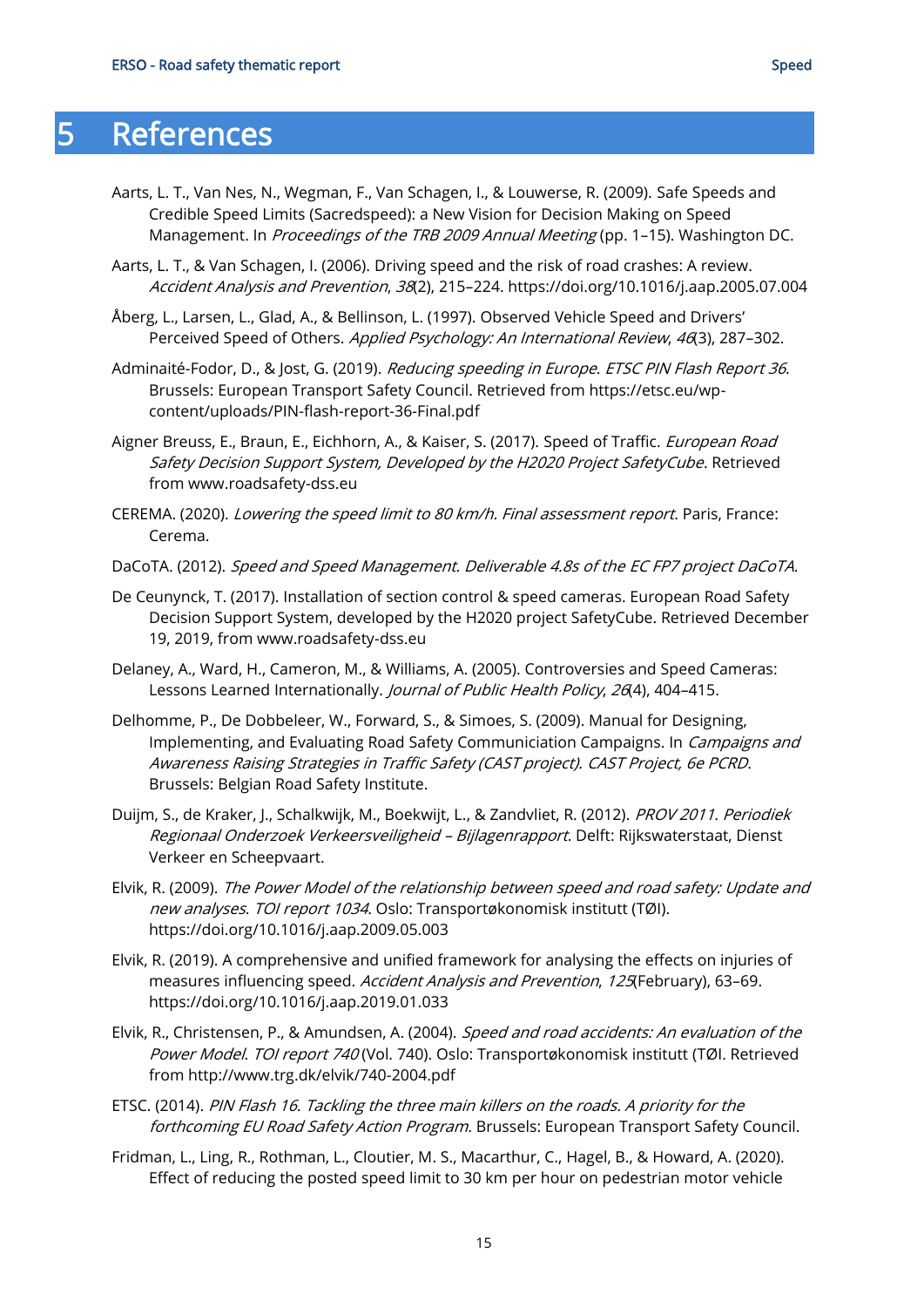collisions in Toronto, Canada - A quasi experimental, pre-post study. BMC Public Health, 20(1), 1–8. https://doi.org/10.1186/s12889-019-8139-5

- Goldenbeld, C., Jayet, M. C., Fuller, R., & Mäkinen, T. (1999). Enforcement of Traffic Laws. Review of the Literature on Enforcement of Traffic Rules in the Framework of GADGET Work Package 5.
- Goldenbeld, C., & van Schagen, I. (2007). The credibility of speed limits on 80 km/h rural roads: the effects of road and person(ality) characteristics. Accident Analysis & Prevention, 39(6), 1121–1130.
- Haglund, M., & Åberg, L. (2000). Speed choice in relation to speed limit and influences from other drivers. Transportation Research. Part F, 3, 39–51.
- Hauer, E. (1971). Accidents, overtaking and speed control. Accident Analysis and Prevention, 3(1), 1–13.
- Holocher, S., & Holte, H. (2019). Speeding. ESRA2 Thematic report Nr. 2. ESRA project (E-Survey of Road users' Attitudes). Bergisch Gladbach, Germany, Germany: BASt – Bundesanstalt für Straßenwesen. Retrieved from https://www.esranet.eu/storage/minisites/esra2018thematicreportno2speeding.pdf
- Høye, A. (2014). Speed cameras, section control, and kangaroo jumps a meta-analysis. Accident Analysis & Prevention, 73, 200–208. https://doi.org/https://doi.org/10.1016/j.aap.2014.09.001
- IRTAD. (2018). Speed and crash risk. IRTAD Report. Paris, France: ITF International Transport Forum. https://doi.org/10.1007/s11219-006-6001-3
- Jurewicz, C., Sobhani, A., Woolley, J., Dutschke, J., & Corben, B. (2016). Exploration of Vehicle Impact Speed - Injury Severity Relationships for Application in Safer Road Design. Transportation Research Procedia, 14, 4247–4256. https://doi.org/10.1016/j.trpro.2016.05.396
- Kloeden, C. N., Mclean, A. J., & Glonek, G. (2002). *Reanalysis of Travelling Speed and the Risk of* Crash Involvement in Adelaide South Australia. Canberra: Department of Transport and Regional Services, Australian Transport Safety Bureau. Retrieved from http://casr.adelaide.edu.au/speed/RESPEED.PDF
- Kloeden, C. N., Ponte, G., & Mclean, A. J. (2001). Travelling Speed and the Risk of Crash Involvement on Rural Roads (Vol. 1). Canberra: Australian Transport Safety Bureau.
- Martin, J. L., & Wu, D. (2018). Pedestrian fatality and impact speed squared: Cloglog modeling from French national data. Traffic Injury Prevention, 19(1), 94-101. https://doi.org/10.1080/15389588.2017.1332408
- Meesmann, U., Torfs, K., & Van den Berghe, W. (2017). The ESRA-Project: Synthesis of the Main Findings from the 1st ESRA survey in 25 Countries. Brussels: Vias institute. Retrieved from https://www.esranet.eu/storage/minisites/esra2017-en.pdf
- Ministerial Conference on Road Safety. (2020). Stockholm Declaration. In Third Global Ministerial Conference on Road Safety: Achieving Global Goals 2030.
- OECD/ECMT. (2006). Speed Management. La gestion de la vitesse. Paris: Les Editions de l'OCDE. https://doi.org/10.1787/9789282103807-fr
- Philips, R., Ulleberg, P., & Vaa, T. (2009). Do road safety campaigns work? A meta-analysis of road safety campaign effects. In S. Forward & A. Kazemi (Eds.), A theoretical approach to assess road safety campaigns. Evidence from seven European countries (pp. 25–45).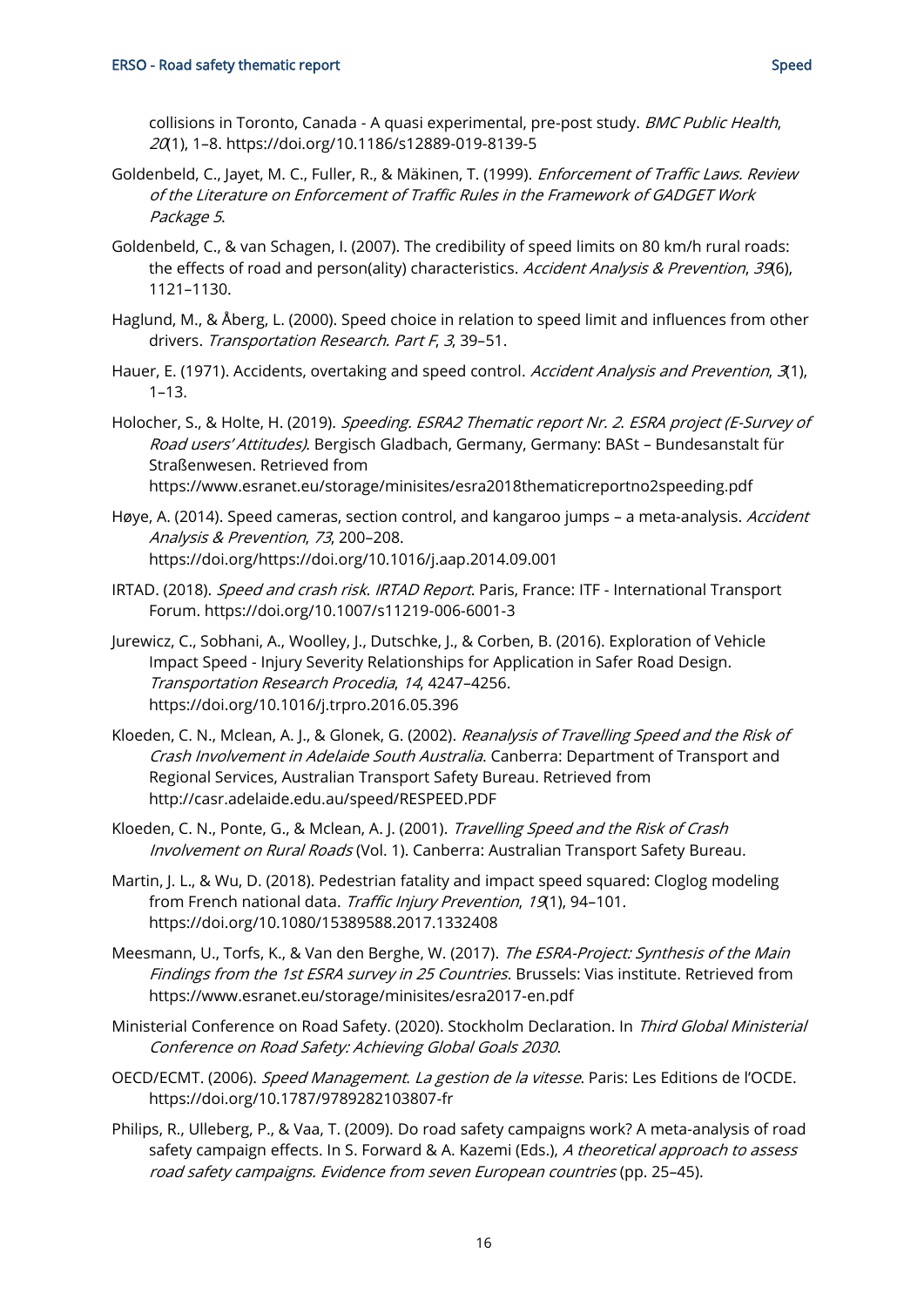- Pilgerstorfer, M., & Eichhorn, A. (2017). Awareness raising and campaigns Speeding. European Road Safety Decision Support System, developed by the H2020 project SafetyCube. Retrieved December 19, 2019, from www.roadsafety-dss.eu
- Pilkington, P., & Kinra, S. (2005). Effectiveness of speed cameras in preventing road traffic collisions and related casualties: systematic review. British Medical Journal, (February 12). https://doi.org/:10.1136/bmj.38324.646574.AE
- Quddus, M. (2013). Exploring the Relationship Between Average Speed, Speed Variation, and Accident Rates Using Spatial Statistical Models and GIS. Journal of Transportation Safety and Security, 5(1), 27–45. https://doi.org/10.1080/19439962.2012.705232
- Reed, S. (2017). Adaptive Cruise Control. European Road Safety Decision Support System, developed by the H2020 project SafetyCube. Retrieved December 19, 2019, from www.roadsafety-dss.eu
- SafetyNet. (2009). Speed. Retrieved October 19, 2019, from https://ec.europa.eu/transport/road\_safety/sites/roadsafety/files/specialist/knowledge/pdf/ speeding.pdf
- Stipdonk, H. (2019). The mathematical relation between collision risk and speed; a summary of findings based on scientific literature. ETSC PIN Flash Report. Brussels: European Transport Safety Council. Retrieved from https://www.swov.nl/publicatie/mathematical-relationbetween-collision-risk-and-speed-summary-findings-based-scientific
- SWOV. (2012). Speed choice : the influence of man, vehicle, and road. SWOV Fact sheet. Leidschendam: SWOV Institute for Road Safety Research.
- SWOV. (2015). Intelligente Snelheidsassistentie (ISA). SWOV Factsheet. Leidschendam: SWOV Institute for Road Safety Research.
- SWOV. (2016). Snelheid en Snelheidsmanagement. SWOV Factsheet. Den Haag: SWOV Institute for Road Safety Research.
- Theofilatos, A., & Macaluso, G. (2017). Intelligent Speed Adaptation , Speed Limiter and Speed Regulator. European Road Safety Decision Support System, developed by the H2020 project SafetyCube. Retrieved December 19, 2019, from www.roadsafety-dss.eu
- Tingvall, C., & Haworth, N. (1999). Vision Zero An ethical approach to safety and mobility. In 6th ITE International Conference Road Safety & Traffic Enforcement: Beyond 2000, Melbourne, 6-7 September 1999.
- Trotta, M. (2016). Wat vertellen GPS-data over de snelheid op onze wegen? Gedragsmeting snelheid buiten de bebouwde kom 2015. Brussel: Belgisch Instituut voor de Verkeersveiligheid – Kenniscentrum Verkeersveiligheid.
- Van den Berghe, W., & Pelssers, B. (2020). Themadossier nr. 9 Snelheid en te snel rijden. Brussels. Retrieved from https://www.vias.be/publications/Themadossier verkeersveiligheid nr.9 -Snelheid en te snel rijden (2020)/Themadossier\_verkeersveiligheid\_nr.9 -\_Snelheid\_en\_te\_snel\_rijden.pdf
- Van Schagen, I., & Aarts, L. T. (2018). Sustainable Safety 3rd edition The advanced vision for 2018-2030. Principles for design and organization of a casualty-free road traffic system. Den Haag, The Netherlands: SWOV Institute for Road Safety Research. Retrieved from https://www.swov.nl/en/publication/sustainable-safety-3rd-edition-advanced-vision-2018- 2030
- Webster, D. C., & Wells, P. A. (2000). The characteristics of speeders. TRL Report 440. Crowthorne, UK: Transport Research Labaratory (TRL).